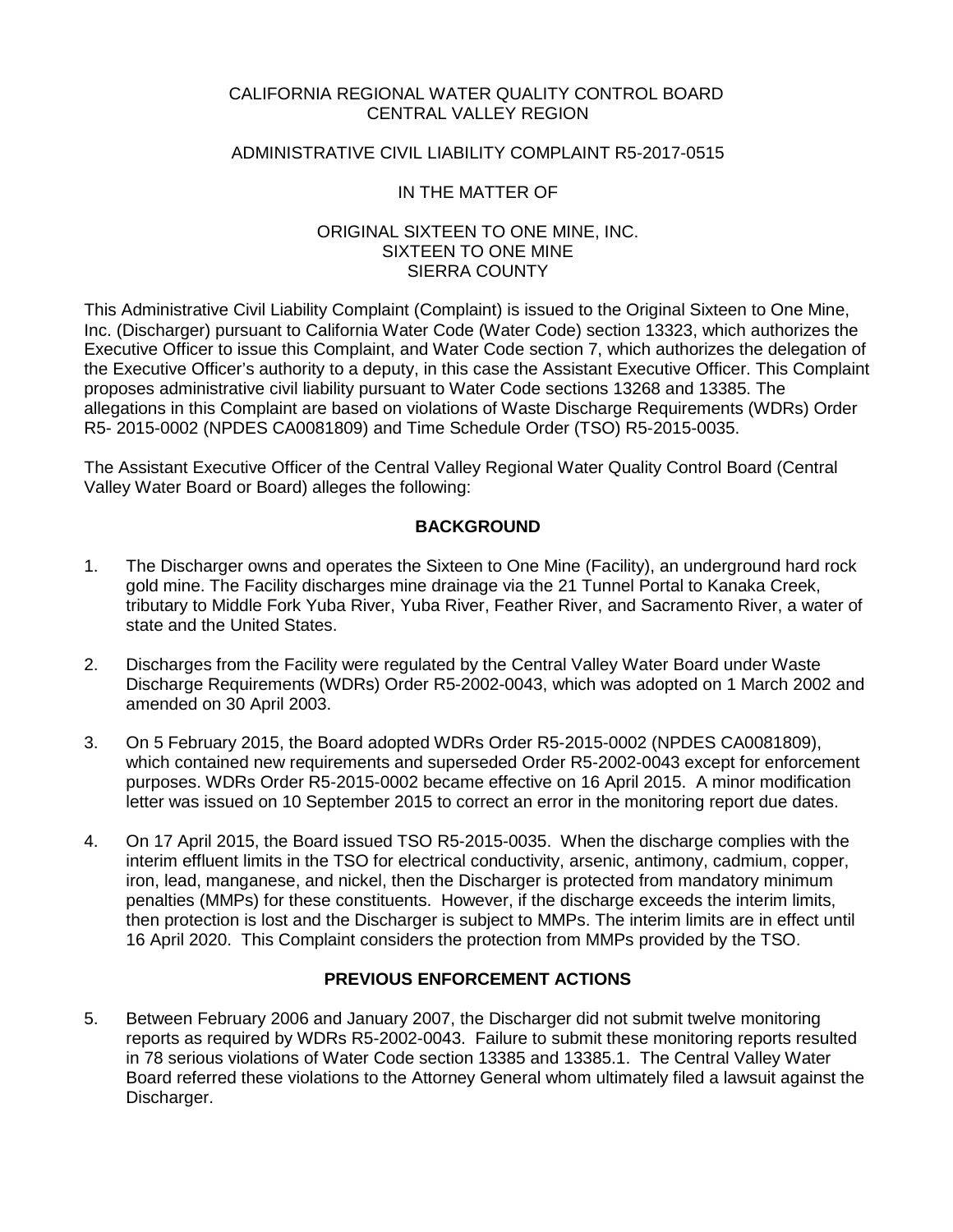- 6. On 11 February 2015, a Stipulated Final Judgement was entered into by and between the State of California, ex. rel. California Regional Water Quality Control Board, Central Valley Region, and Original Sixteen to One Mine, Inc. (Case No. 7019) to resolve the outstanding violations. The settlement required the Discharger to pay \$237,083 in monthly installments. The Discharger is currently paying the monthly installments and has made each payment on time and in accordance with the agreed upon payment schedule. Additionally, the Discharger agreed to file a Report of Waste Discharge and obtain an NPDES permit, pursuant to Water Code sections 13263 and 13377 covering discharges to Kanaka Creek from Sixteen to One Mine and agreed to fully comply with each and every term of the NPDES permit.
- 7. On 29 April 2016, the Central Valley Water Board adopted Administrative Civil Liability (ACL) Order R5-2016-0021. The ACL Order charged the Discharger with civil liability in the amount of \$6,000, which represented the sum of the statutory MMPs for effluent limitation violations that occurred at the Facility from 16 April 2015 through 30 September 2015. The Discharger was invoiced on 28 April 2016 and was to pay the \$6,000 civil liability in full by 28 May 2016. As of 13 March 2017, the Discharger has paid \$1,000 of the civil liability; therefore, a \$5,000 balance is currently outstanding.

# **CURRENT ENFORCEMENT ACTION**

- 8. This Complaint alleges the Discharger has failed to submit multiple technical and progress reports required by WDRs Order R5-2015-0002 and TSO R5-2015-0035. These delinquent reports are required to develop actions that, when implemented, will bring the Discharger into compliance with the WDRs and TSO and ensure continued compliance with the effluent limits. Failure to submit these reports subjects the Discharger to discretionary penalties, which is described in detail in Attachment A to this Complaint. Attachment A to this Complaint is attached hereto and incorporated herein by this reference.
- 9. This Complaint also assesses mandatory minimum penalties for effluent violations that occurred during the period from 1 October 2015 through 31 December 2016. These violations are specifically identified in Attachment B to this Complaint as subject to MMPs. Attachment B to this Complaint is attached hereto and incorporated herein by this reference.

### **VIOLATIONS OF WDR ORDER R5-2015-0002 AND TSO R5-2015-0035 FAILURE TO SUBMIT TECHNICAL AND PROGRESS REPORTS**

- 10. WDRs Order R5-2015-0002 and TSO R5-2015-0035 require the Discharger to submit multiple technical and progress reports. The Discharger has a history of not submitting reports, submitting late reports, and/or submitting incomplete reports. Between adoption of the WDRs on 5 February 2015 and the TSO on 17 April 2015 and issuance of this Complaint, the Discharger has been issued five Notices of Violation. In addition, Board staff sent multiple emails regarding the late and incomplete reports and has discussed the violations with the Discharger and his potential consultants, as described below.
- 11. WDRs Provision VI.C.2.a.i requires the submittal of a *Toxicity Reduction Evaluation (TRE) Work Plan* within 90 days of the effective date of the WDRs Order. The effective date of the WDRs Order was 16 April 2015. Therefore, the *TRE Work Plan* was due on 15 July 2015. The *TRE Work Plan* was required to "outline the procedures for identifying the source(s) of, and reducing or eliminating effluent toxicity" and be developed in accordance with U.S. EPA whole effluent toxicity (WET) Guidance Documents. The Discharger has not submitted the *TRE Work Plan* as of 13 March 2017.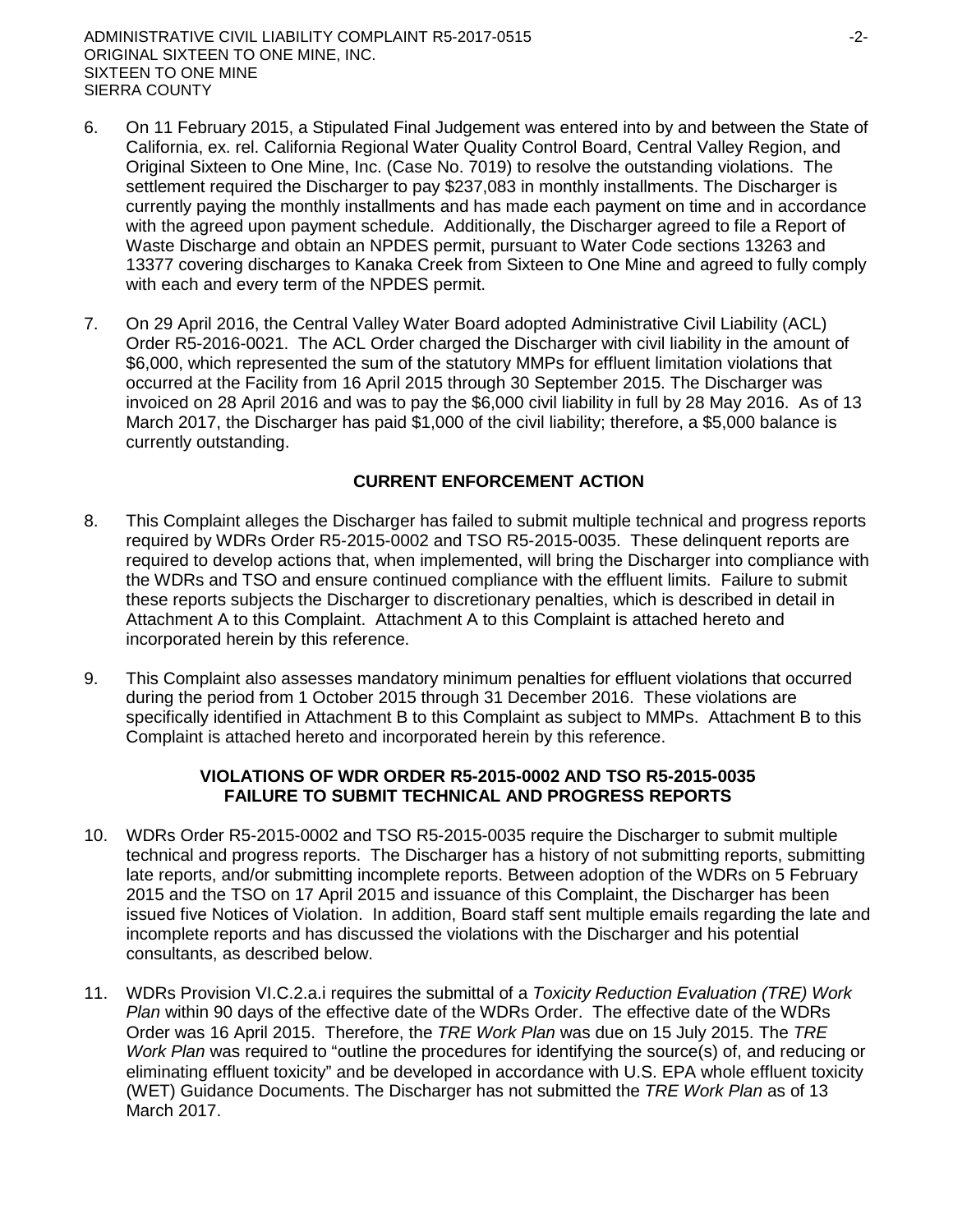- 12. WDRs Provision VI.C.2.c.i requires the submittal of a *Mining Waste Pile Characterization Study Workplan and Time Schedule (Mining Waste Pile Workplan)* by 1 June 2015. The *Mining Waste Pile Workplan* is to characterize existing mining waste piles; report on the physical and chemical characteristics of the waste that has the potential to cause pollution or contamination; evaluate the potential for the mining waste to produce acid mine drainage, discharge or leaching of heavy metals, or the release of other hazardous substances; and evaluate the potential of salt loading from the mining waste material. Staff notified the Discharger by mail that the report was overdue, provided information describing why the WDRs require this characterization, and provided a list of the analytical methods that are commonly used in such a characterization.
- 13. On 12 April 2016, the Discharger submitted a document titled "Mining Waste Pile & Characterization Study." Staff determined this report was materially deficient and did not meet the requirements of the WDRs because (a) it does not contain a workplan or timeline to collect and analyze samples from the mining waste piles, (b) it does not contain any other method to classify the mining waste piles in accordance with Title 27, and (c) it was not stamped by a registered professional engineer or geologist. A NOV was issued on 1 August 2016 discussing the requirements of the WDRs and explaining why the submitted document was materially deficient. As of 13 March 2017, an adequate and complete *Mining Waste Pile Workplan* has not been submitted.
- 14. WDRs Provision VI.C.2.c.ii requires the submittal of a *Mining Waste Pile Characterization Study Final Report* by 1 September 2016. The *Mining Waste Pile Characterization Study Final Report* was to include, at a minimum, a map identifying and classifying the mining waste piles. The Discharger has not submitted this Report as of 13 March 2017, and cannot submit it until the *Mining Waste Pile Workplan* is submitted, approved, and the field work completed.
- 15. WDRs Provision VI.C.3.a requires the Discharger to develop and conduct a *Pollutant Minimization Program (PMP)* when there is evidence that a priority pollutant is present in the effluent above the effluent limitation. An annual status report shall be sent to the Central Valley Water Board on 1 February 2016 and annually thereafter. The *PMP Annual Status Report* shall include at a minimum: (a) a summary of all actions undertaken pursuant to the control strategy; and (b) a description of actions to be taken in the following year. Although multiple priority pollutants are present above the effluent limitations in the WDRs (e.g., arsenic, antimony, cadmium, nickel, copper), the Discharger has not submitted the 2016 PMP Annual Status Report or 2017 PMP Annual Status Report as of 13 March 2017.
- 16. WDRs Attachment E.X.D.2 (Monitoring and Reporting Program) requires the Discharger to submit a report outlining *Reporting Levels (RLs), Method Detection Limits (MDLs), and Analytical Methods Report* for approval within 60 days of permit adoption, which occurred on 6 April 2015. This report is necessary to ensure that the laboratory detection limits are low enough to determine compliance with the effluent limits. The Discharger has not submitted this Report as of 13 March 2017.
- 17. TSO R5-2015-0035 requires the Discharger to submit an *Annual Progress Report* on 31 January, annually, that details the steps taken to comply with the TSO, "including documentation showing completion of tasks, construction progress, evaluation of the effectiveness of the implemented measures, and assessment of whether additional measures are necessary to meet the compliance dates." These reports are intended to show that the Discharger is making progress toward complying with the final effluent limits in the WDRs. As of 13 March 2017, the Discharger has not submitted *Annual Progress Report*s for the years 2016 and 2017.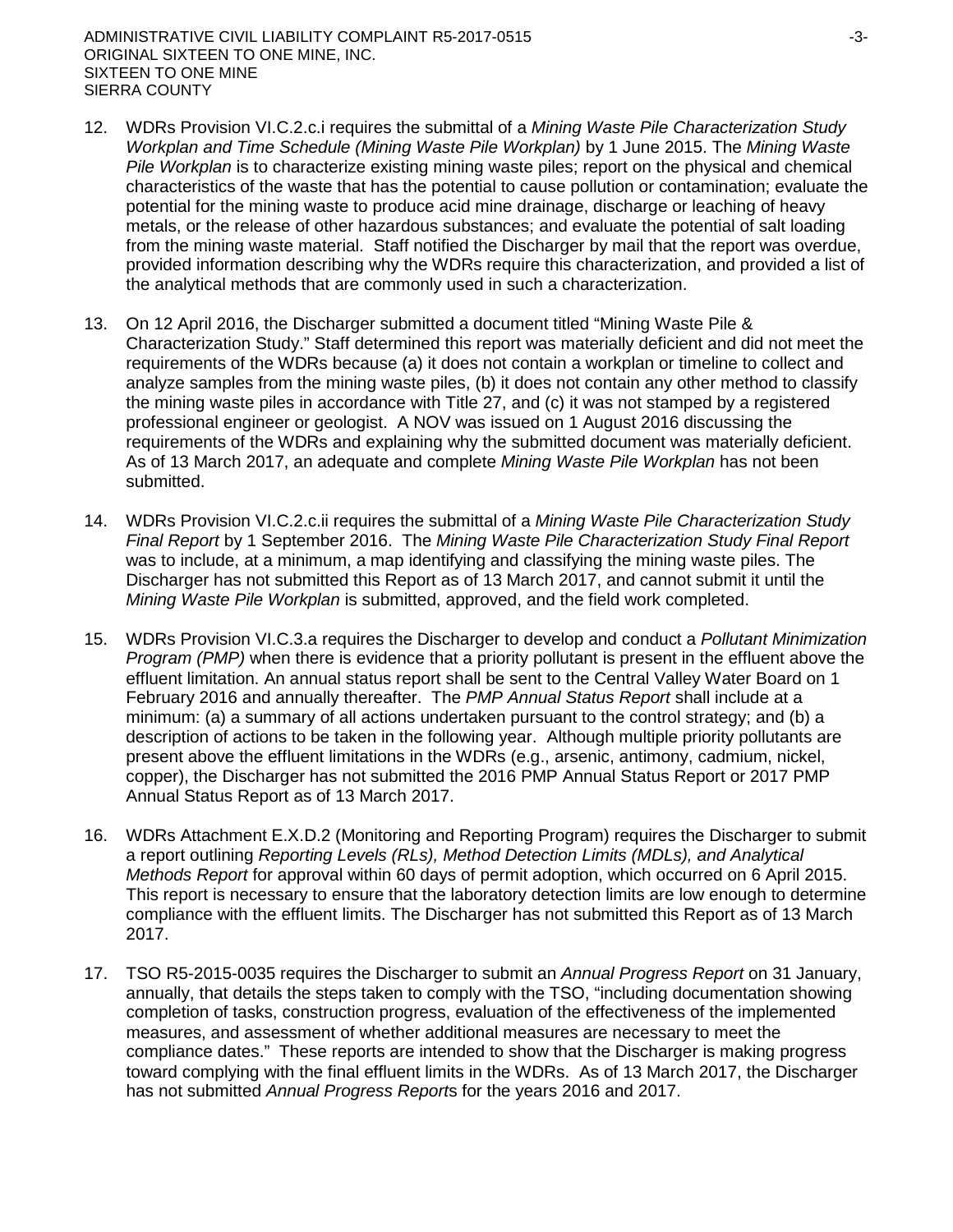ADMINISTRATIVE CIVIL LIABILITY COMPLAINT R5-2017-0515 FALL COMPLAINT RESERVED ALL COMPLETE STATES AND THE STATES ORIGINAL SIXTEEN TO ONE MINE, INC. SIXTEEN TO ONE MINE SIERRA COUNTY

- 18. As of 13 March 2017, Board Staff issued five Notices of Violation (NOVs) for the non-submittal of multiple technical and progress reports required under the WDRs and TSO. The NOVs were issued on 12 November 2015, 20 June 2016, 1 August 2016, 5 August 2016, and 14 December 2016. The NOVs informed the Discharger of the maximum liability for these delinquent reports (as of the date of each letter) and reminded the Discharger to submit these reports immediately to avoid further enforcement action. In addition, staff communicated the need for the reports with the Discharger via phone calls and an in-person meeting. Staff also discussed the delinquent reports via phone and in-person with the Discharger's potential consultant.
	- a. On 12 November 2015, Board staff issued a *SMR Review and NOV Letter* for the nonsubmittal of three reports (*Mining Waste Pile Workplan, TRE Work Plan, and RL, MDL and Analytical Methods Report)* required by WDRs R5-2015-0002.
	- b. On 20 June 2016, Board staff issued a *SMR Review and NOV Letter* for the nonsubmittal of four reports (*Mining Waste Pile Workplan, TRE Workplan, RL, MDL and Analytical Methods Report, and PMP Annual Status Report)* required by the WDRs*.* In addition to the delinquent reports required by WDRs R5-2015-0002, the NOV notified the Discharger of the failure to submit an *Annual Progress Report* required by the TSO.
	- c. On 1 August 2016, a NOV was issued discussing the requirements of the *Mining Waste Pile Workplan* and explaining how the document that was submitted was materially deficient.
	- d. On 5 August 2016, Board staff issued a *SMR Review and NOV Letter* for the continued non-submittal of four reports (*Mining Waste Pile Workplan, TRE Work Plan, RL, MDL and Analytical Methods Report, and PMP Annual Status Report)* required by WDRs R5- 2015-0002*.* In addition to the delinquent reports required by WDRs R5-2015-0002, the NOV notified the Discharger of the failure submit an *Annual Progress Report* required by TSO R5-2015-0035.
	- e. On 14 December 2016, Board staff issued a *SMR Review and NOV Letter* for the nonsubmittal of five reports (*Mining Waste Pile Workplan, TRE Work Plan, RL, MDL and Analytical Methods Report, PMP Annual Status Report, and Mining Waste Pile Characterization Report)* required by WDRs R5-2015-0002*.* In addition to the delinquent reports required by WDRs R5-2015-0002, the NOV notified the Discharger of the failure to submit an *Annual Progress Report* required by TSO R5-2015-0035.
- 19. As of 13 March 2017, the Discharger has failed to comply with WDRs Order R5-2015-0002 and TSO R5-2015-0035 by not submitting eight technical and progress reports. **Table A** below summarizes these delinquent reports, when they were due, and the number of days the reports are late.

| <b>Reports</b>                                                               | Due Date | <b>Received</b> | <b>Status</b>           | <b>End Date of</b><br><b>Violation Under</b><br>this Complaint | <b>Days Late</b> |
|------------------------------------------------------------------------------|----------|-----------------|-------------------------|----------------------------------------------------------------|------------------|
| Mining Waste Pile<br>Characterization<br>Study Workplan and<br>Time Schedule | 6/1/2015 | 4/12/2016       | Materially<br>Deficient | 9/1/2016 <sup>1</sup>                                          | 458              |

# **Table A: Delinquent Reports Required under the WDRs and TSO**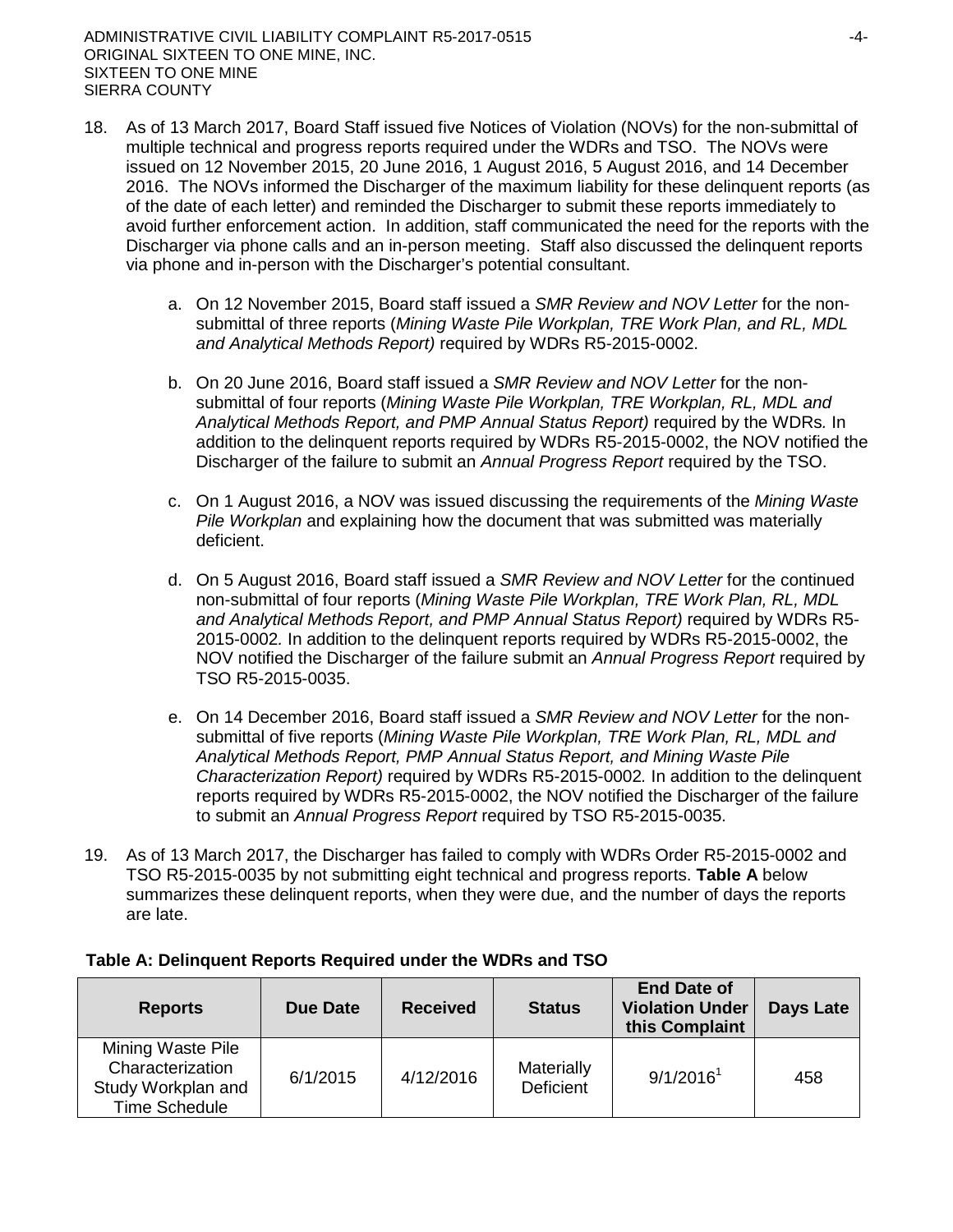| <b>Reports</b>                                                          | <b>Due Date</b> | <b>Received</b>        | <b>Status</b> | <b>End Date of</b><br><b>Violation Under</b><br>this Complaint | <b>Days Late</b> |
|-------------------------------------------------------------------------|-----------------|------------------------|---------------|----------------------------------------------------------------|------------------|
| <b>TRE Work Plan</b>                                                    | 7/15/2015       | <b>Not</b><br>Received | Delinquent    | 3/13/2017                                                      | 607              |
|                                                                         |                 |                        |               |                                                                |                  |
| RL, MDL, and<br><b>Analytical Methods</b><br>Report                     | 4/6/2015        | <b>Not</b><br>Received | Delinquent    | 3/13/2017                                                      | 707              |
| <b>Pollutant Minimization</b><br>Program Annual<br><b>Status Report</b> | 2/1/2016        | <b>Not</b><br>Received | Delinquent    | $2/1/2017^2$                                                   | 366              |
| Mining Waste Pile<br>Characterization<br>Report                         | 9/1/2016        | <b>Not</b><br>Received | Delinquent    | 3/13/2017                                                      | 193              |
| <b>Pollutant Minimization</b><br>Program Annual<br><b>Status Report</b> | 2/1/2017        | <b>Not</b><br>Received | Delinquent    | 3/13/2017                                                      | 40               |
| <b>TSO-Annual Progress</b><br>Report                                    | 1/31/2016       | <b>Not</b><br>Received | Delinquent    | $1/31/2017^2$                                                  | 366              |
| <b>TSO-Annual Progress</b><br>Report                                    | 1/31/2017       | <b>Not</b><br>Received | Delinquent    | 3/13/2017                                                      | 41               |
|                                                                         |                 |                        |               | <b>Total Days</b>                                              | 2,778            |

 $1$  The end date for the work plan is the due date for the final report.

 $2$  The end date for an annual progress report is the due date for the next year's progress report.

# **CALCULATION OF CIVIL LIABILITIES UNDER WATER CODE SECTION 13268**

- 20. Water Code section 13268, subdivision (a)(1) states: *Any person failing or refusing to furnish technical or monitoring program reports as required by subdivision (b) of Section 13267… is guilty of a misdemeanor and may be liable civilly in accordance with subdivision (b)*.
- 21. Water Code section 13268, subdivision (b)(1) states: Civil liability may be administratively imposed by a regional board …for a violation of subdivision (a) in an amount which shall not exceed one thousand dollars (\$1,000) for each day in which the violation occurs.
- 22. WDRs Order R5-2015-0002 and TSO R5-2015-0035 require that reports be submitted pursuant to Water Code section 13267. As outlined in Finding 20, the Discharger has failed to submit nine (9) technical and progress reports that contained information required by WDRs Order R5-2015-0002 and TSO R5-2015-0035. As of 13 March 2017, the reports are a total of 2,778 days late.
- 23. **Maximum Discretionary Civil Liability:** Per Water Code section 13268, subdivision (b)(1) the maximum administrative civil liability that may be assessed for not submitting the technical and progress reports required by WDRs Order R5-2015-0002 and TSO R5-2015-0035 is one thousand dollars (\$1,000) per day of violation. This Complaint alleges 2,778 days of discretionary violations; therefore, the maximum civil liability for these violations is **two million seven hundred seventy eight thousand dollars (\$2,778,000)**.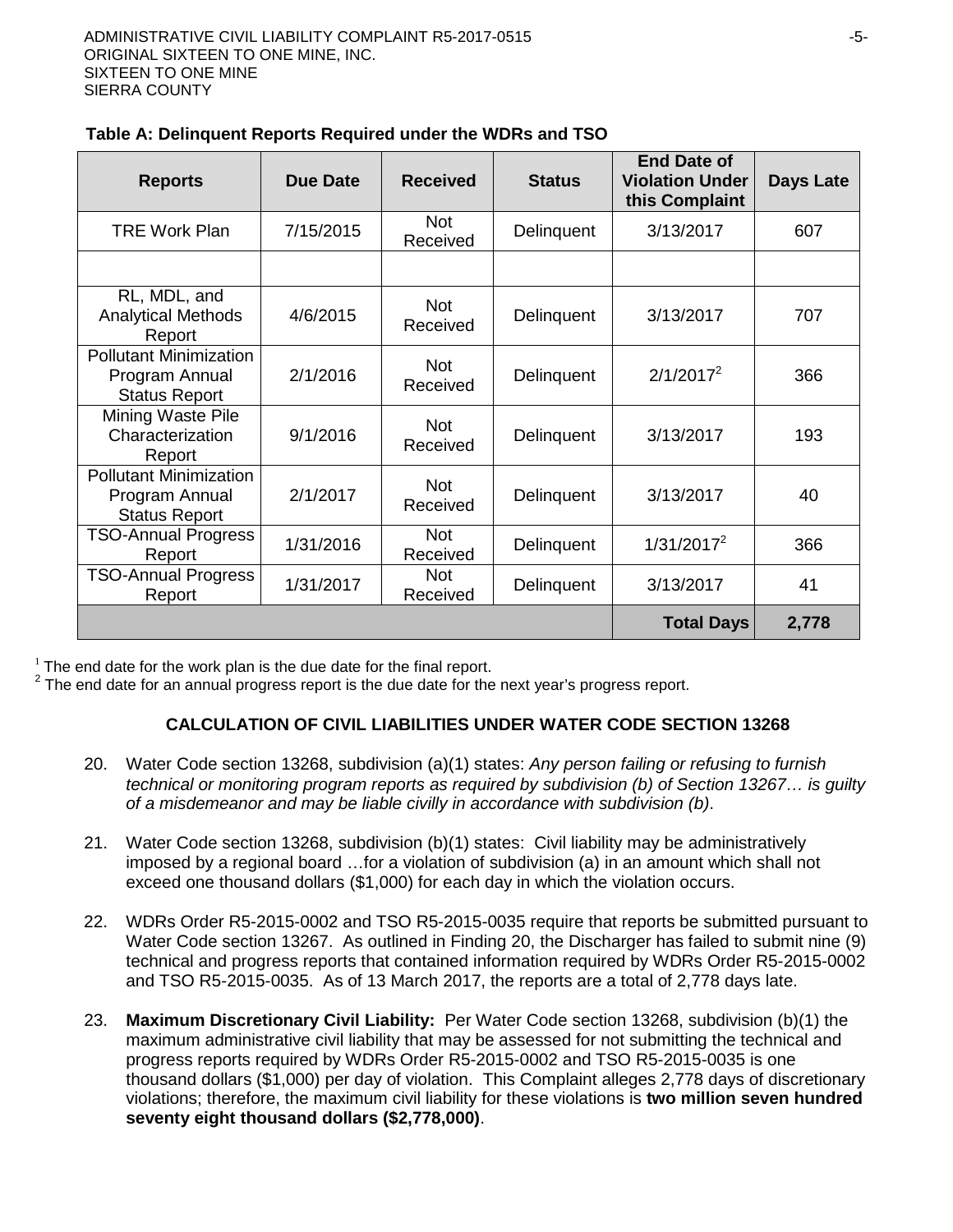24. **Minimum Discretionary Civil Liability:** Pursuant to the State Water Board's Enforcement Policy, liability should be assessed to recover at a minimum ten percent more than the economic benefit of noncompliance derived from the acts that constitute each violation. The economic benefit of noncompliance is estimated to be \$4,261, and therefore the minimum civil liability for the non-submittal of reports is estimated to be \$4,687.

### **MANDATORY MINIMUM PENALTIES VIOLATIONS OF WDR ORDER R5-2015-0002 AND TSO R5-2015-0035**

- 25. On 2 February 2017, Central Valley Water Board staff issued a draft Record of Violations (ROV) to the Discharger for the period from 1 October 2015 through 30 September 2016. This Complaint extends the ROV period through 31 December 2016; two additional copper violations were found. These violations are specifically identified in Attachment B to this Complaint as subject to MMPs.
- 26. Water Code section 13385(h) and (i) require assessment of mandatory penalties and state, in part, the following:

Water Code section 13385(h)(1) states:

Notwithstanding any other provision of this division, and except as provided in subdivisions (j), (k), and (l), a mandatory minimum penalty of three thousand dollars (\$3,000) shall be assessed for each serious violation.

Water Code section 13385 (h)(2) states:

For the purposes of this section, a "serious violation" means any waste discharge that violates the effluent limitations contained in the applicable waste discharge requirements for a Group II pollutant, as specified in Appendix A to Section 123.45 of Title 40 of the Code of Federal Regulations, by 20 percent or more or for a Group I pollutant, as specified in Appendix A to Section 123.45 of Title 40 of the Code of Federal Regulations, by 40 percent or more.

Water Code section 13385 subdivision (i)(1) states, in part:

Notwithstanding any other provision of this division, and except as provided in subdivisions (j), (k), and (l), a mandatory minimum penalty of three thousand dollars (\$3,000) shall be assessed for each violation whenever the person does any of the following four or more times in any period of six consecutive months, except that the requirement to assess the mandatory minimum penalty shall not be applicable to the first three violations:

- A) Violates a waste discharge requirement effluent limitation.
- B) Fails to file a report pursuant to Section 13260.
- C) Files an incomplete report pursuant to Section 13260.
- D) Violates a toxicity effluent limitation contained in the applicable waste discharge requirements where the waste discharge requirements do not contain pollutant-specific effluent limitations for toxic pollutants.
- 27. Water Code section 13385(j) exempts certain violations from the mandatory minimum penalties, and states, in relevant part:

Subdivisions (h) and (i) do not apply to any of the following: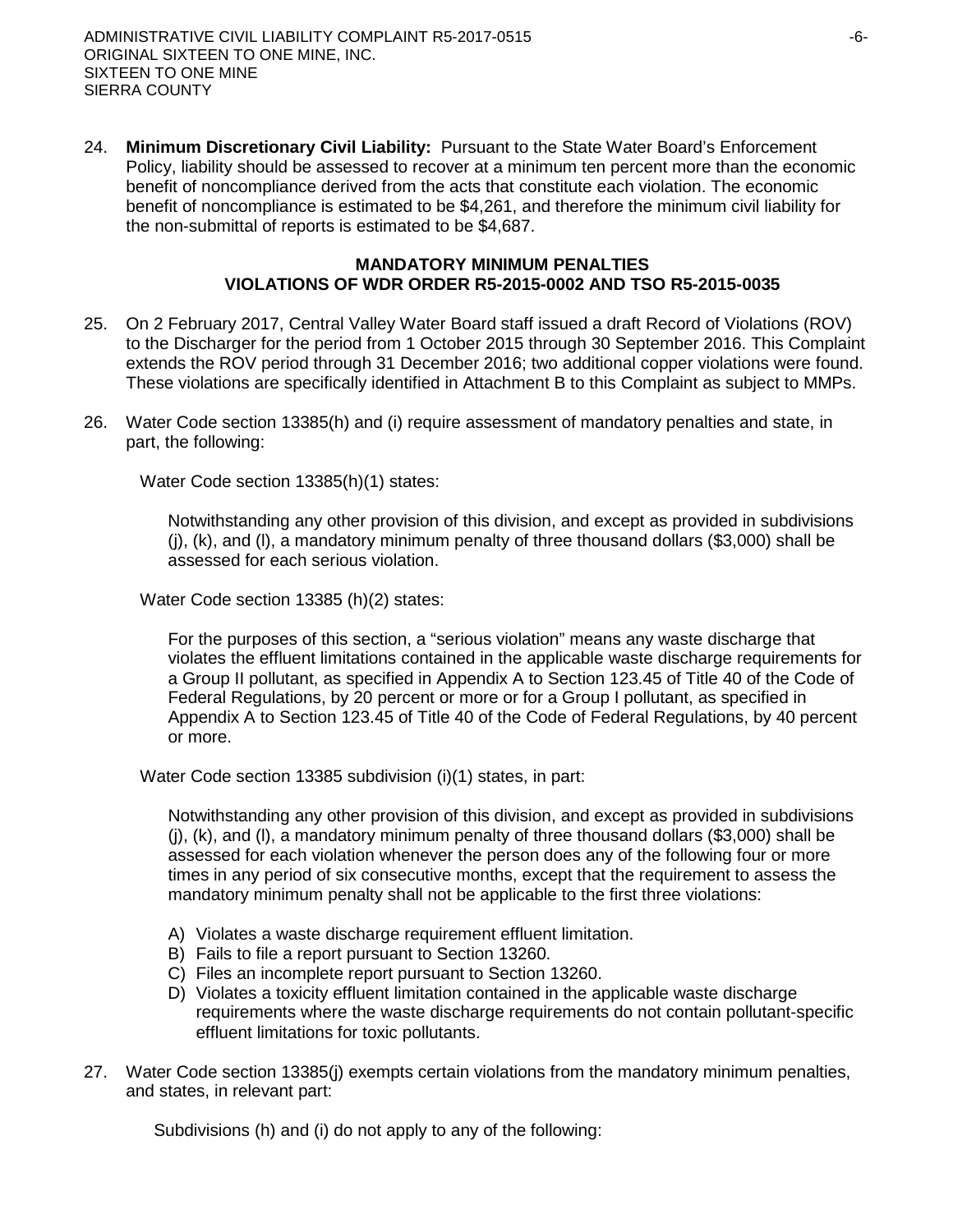- 3) A violation of an effluent limitation where the waste discharge is in compliance with either a cease and desist order issued pursuant to Section 13301 or a time schedule order issued pursuant to Section 13300 or 13308, if all of the following requirements are met:
	- C) The regional board establishes a time schedule for bringing the waste discharge into compliance with the effluent limitation that is as short as possible….For the purposes of this subdivision, the time schedule may not exceed five years in length …. The interim requirements shall include both of the following:
		- i) Effluent limitations for the pollutant or pollutants of concern.
		- ii) Actions and milestones leading to compliance with the effluent limitation.
- 28. WDRs Order R5-2015-0002, Effluent Limitations IV.A.1a., includes, in part, the following effluent limitations:
	- a. The Discharger shall maintain compliance with the final effluent limitations…:

| Parameter                     | <b>Units</b> | <b>Effluent Limitation</b> |               |  |  |
|-------------------------------|--------------|----------------------------|---------------|--|--|
|                               |              | Average Monthly            | Maximum Daily |  |  |
| <b>Total Suspended Solids</b> | mg/L         | 20                         | 30            |  |  |
| Antimony                      | µg/L         | 6.0                        | 12            |  |  |
| Arsenic                       | µg/L         | 10                         | 20            |  |  |
| Cadmium                       | µg/L         | 0.85                       | 1.7           |  |  |
| Copper                        | ug/L         | 3.1                        | 6.3           |  |  |
| <b>Nickel</b>                 | µg/L         |                            | 43            |  |  |

Table 4. Effluent Limitation

- 29. WDRs Order R5-2015-0002, Effluent Limitations IV. A.1.e. include, in part, the following effluent limitations:
	- e. Iron, Total Recoverable. For a calendar year, the annual average effluent concentration shall not exceed 300 µg/L.
- 30. TSO R5-2015-0035, Order section 2, states in part:

The following interim effluent limitations shall be effective **immediately and until 16 April 2020**...

|               |              | <b>Interim Effluent Limitation</b> |                            |  |  |  |  |
|---------------|--------------|------------------------------------|----------------------------|--|--|--|--|
| Parameter     | <b>Units</b> | Interim Average Monthly            | Interim Maximum Daily      |  |  |  |  |
|               |              | <b>Effluent Limitation</b>         | <b>Effluent Limitation</b> |  |  |  |  |
| Arsenic       | µg/L         | 700                                | 1000                       |  |  |  |  |
| Antimony      | $\mu$ g/L    | 35                                 | 50                         |  |  |  |  |
| Cadmium       | µg/L         | 30                                 | 50                         |  |  |  |  |
| Copper        | µg/L         | 10                                 | 15                         |  |  |  |  |
| Iron          | µg/L         | 2100                               | 2500                       |  |  |  |  |
| <b>Nickel</b> | µg/L         | 150                                | 200                        |  |  |  |  |

31. TSO R5-2015-0035 contains interim effluent limitations for arsenic, antimony, cadmium, copper, iron, and nickel; however, as shown in Attachment B, the Discharger exceeded the interim effluent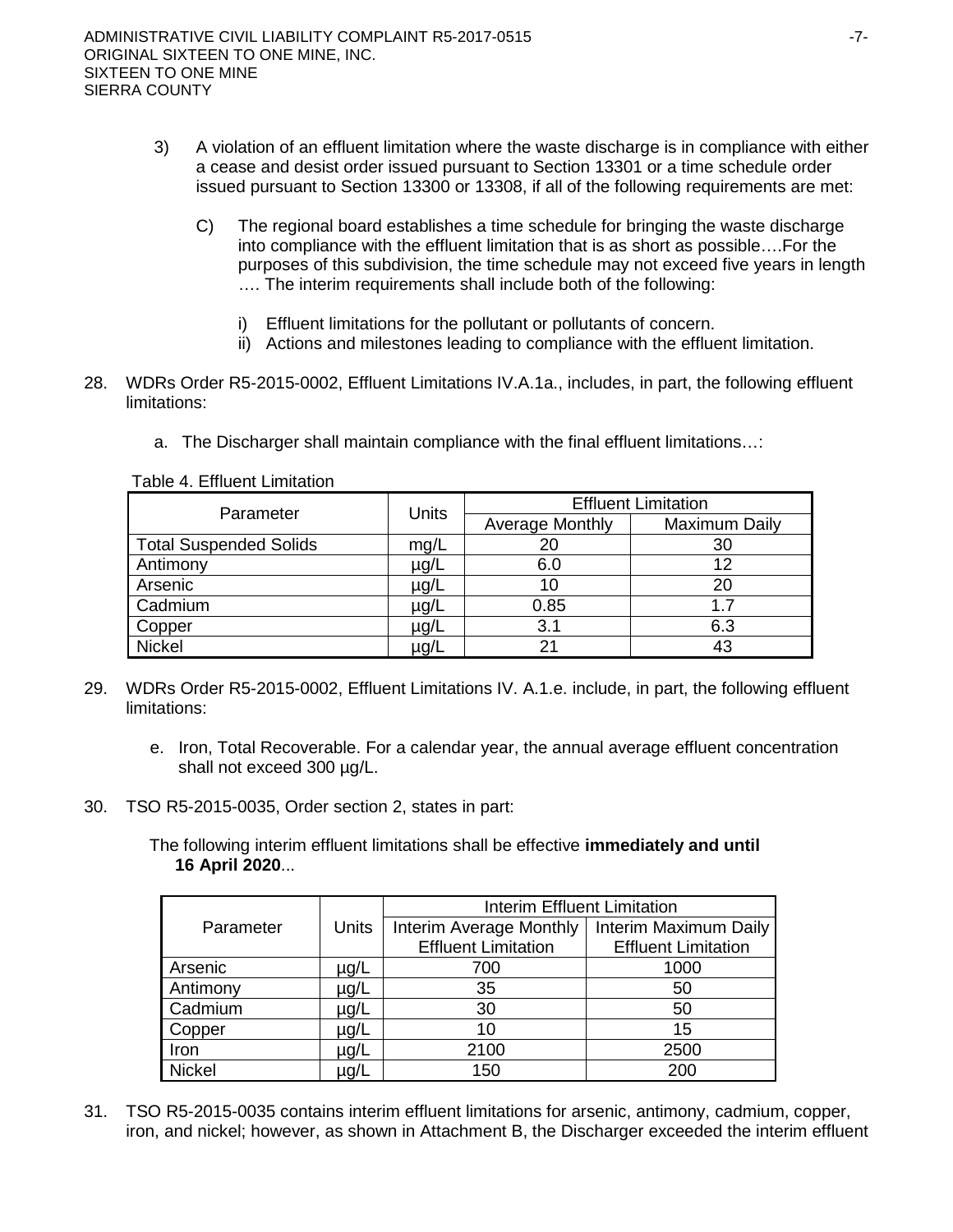limit and therefore Water Code section 13385, subdivision (j) does not exempt those particular violations from MMPs.

32. According to the Discharger's self-monitoring reports, the Discharger committed two (2) serious Group I violations, nine (9) serious Group II violations, and one (1) non-serious violation. The one (1) non-serious violation is not subject to MMPs, as shown in Attachment B. Violations are defined as serious and are subject to MMPs under WDRs Order R5-2015-0002 because the measured concentration of Group I constituents exceeded maximum prescribed levels by 40 percent or more and Group II constituents exceeded maximum prescribed levels by 20 percent or more. The mandatory minimum penalty for these violations is **thirty three thousand dollars (\$33,000)**. As stated herein, a detailed list of the alleged effluent violations is included in Attachment B.

### **REGULATORY CONSIDERATIONS**

33. Water Code section 13323 states, in part:

Any executive officer of a regional board may issue a complaint to any person on whom administrative civil liability may be imposed pursuant to this article. The complaint shall allege the act or failure to act that constitutes a violation of law, the provision authorizing civil liability to be imposed pursuant to this article, and the proposed civil liability.

- 34. As described above, the Discharger has failed to submit technical and progress reports as required by WDRs Order R5-2015-0002 and TSO R5-2015-0035. The Discharger has also violated WDRs Order R5-2015-0002 and TSO R5-2015-0035 by discharging waste in exceedance of permitted effluent limits.
- 35. The Central Valley Regional Water Board may impose administrative civil liabilities for violations of a discharger's WDR permit and/or applicable Board orders pursuant to the procedures described in Water Code section 13323. This Complaint alleges the Discharger violated WDRs Order R5-2015-0002 and TSO R5-2015-0035, and seeks the imposition of administrative civil liability in accordance with Water Code sections 13268 and 13385.
- 36. The *Water Quality Control Plan for the Sacramento River and San Joaquin River Basins, Fourth Edition* (Basin Plan) designates beneficial uses, establishes water quality objectives, contains implementation plans and policies for protecting waters of the basin, and incorporates by reference plans and policies adopted by the State Water Resources Control Board. Sixteen to One Mine discharges mine drainage via the 21 Tunnel Portal to Kanaka Creek, tributary to Middle Yuba River, Yuba River, Feather River, and Sacramento River, a water of the United States in the Sacramento Hydrologic Basin. The Basin Plan does not specifically identify beneficial uses for Kanaka Creek, but does identify present and potential uses for the Yuba River. The designated beneficial uses of the Yuba River are municipal and domestic supply; agricultural supply, including irrigation and stock watering; hydropower generation; water contact recreation, including canoeing and rafting; non-contact water recreation; cold freshwater habitat; spawning, reproduction and/or early development, cold; and wildlife habitat. In addition, the 303(d) list of impaired waterbodies lists Kanaka Creek as impaired for arsenic.
- 37. Pursuant to Water Code section 13385, in determining the discretionary amount of civil liability, the regional board shall take into consideration the nature, circumstances, extent, and gravity of the violation or violations, whether the discharge is susceptible to cleanup or abatement, the degree of toxicity of the discharge, and, with respect to the violator, the ability to pay, the effect on the ability to continue in business, any voluntary cleanup efforts undertaken, any prior history of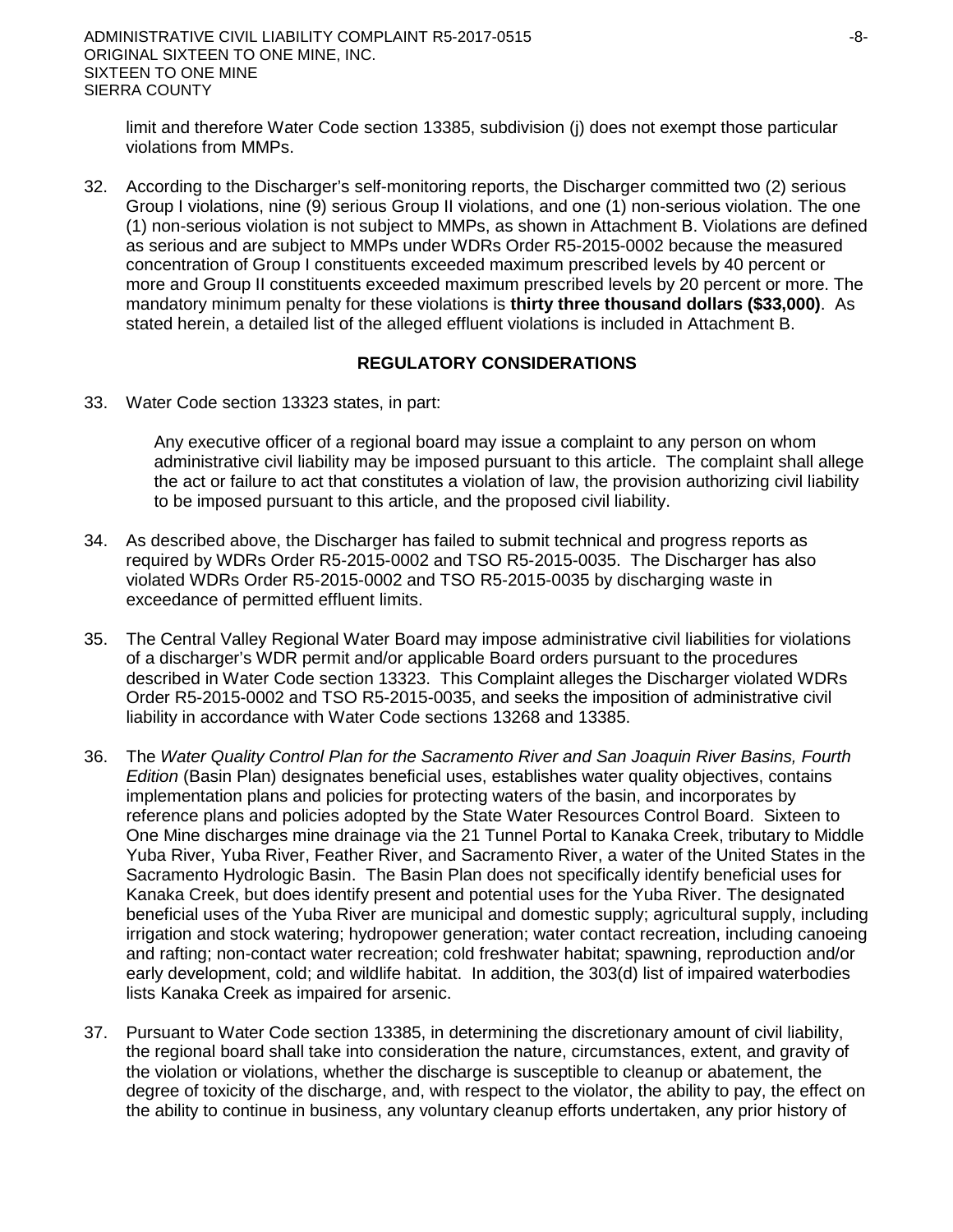violations, the degree of culpability, economic benefit or savings, if any, resulting from the violation, and other matters as justice may require.

38. Issuance of this Complaint to enforce Division 7, Chapter 5.5 of the Water Code is exempt from the provisions of the California Environmental Quality Act (Pub. Resources Code § 21000 et seq.), in accordance with California Code of Regulations, title 14, sections 15307, 15308, 15321, subdivision (a)(2) and all applicable law.

#### **PROPOSED ADMINISTRATIVE CIVIL LIABILITY**

39. On 17 November 2009, the State Water Board adopted Resolution No. 2009-0083 amending the Water Quality Enforcement Policy (Enforcement Policy). The Enforcement Policy was approved by the Office of Administrative Law and became effective on 20 May 2010. The Enforcement Policy establishes a methodology for assessing discretionary administrative civil liability. The use of this methodology addresses the factors that are required to be considered when imposing a civil liability as outlined in Water Code sections 13327 and 13385, subdivision (e). The entire Enforcement Policy can be found at:

http://www.waterboards.ca.gov/water\_issues/programs/enforcement/docs/enf\_policy\_final11179.pdf.

- 40. The recommended discretionary administrative civil liability was derived from the use of the penalty methodology in the Enforcement Policy, and Water Code sections 13268 and 13385, as explained in detail in Attachment A to this Complaint. The proposed civil liability takes into account such factors as the Discharger's culpability, history of violations, ability to pay and continue in business, and other factors as justice may require.
- 41. Based on consideration of the above facts, and after applying the penalty methodology, the Assistant Executive Officer of the Central Valley Water Board proposes that civil liability be imposed administratively on the Discharger in the amount of \$199,752. Of this, \$33,000 is in mandatory minimum penalties and \$166,752 is a discretionary penalty. The specific factors considered in this penalty are detailed in Attachment A and Attachment B.
- 42. Notwithstanding the issuance of this Complaint, the Central Valley Water Board retains the authority to assess additional penalties for violations of the requirements of the Discharger's WDRs and/or TSO for which penalties have not yet been assessed or for violations that may subsequently occur.
- 43. On 21 December 2015, the Executive Officer designated Andrew Altevogt, Assistant Executive Officer, as the Lead Prosecution Officer for all enforcement matters originating in the Central Valley Region. The 21 December 2015 Delegation of Authority also authorizes Andrew Altevogt to issue Administrative Civil Liability Complaints.

### **THE ORIGINAL SIXTEEN TO ONE MINE, INC. IS HEREBY GIVEN NOTICE THAT:**

- 1. The Assistant Executive Officer of the Central Valley Water Board proposes that the Discharger be assessed an administrative civil liability in the amount of **one hundred ninety nine thousand seven hundred fifty two dollars (\$199,752).** The amount of the proposed liability is based upon a review of the factors cited in Water Code section 13385, as well as the State Water Resources Control Board's 2010 Water Quality Enforcement Policy.
- 2. A hearing on this matter will be conducted at the Central Valley Water Board meeting scheduled on **8/9 June 2017**, unless the Discharger does one of the following by **10 April 2017**: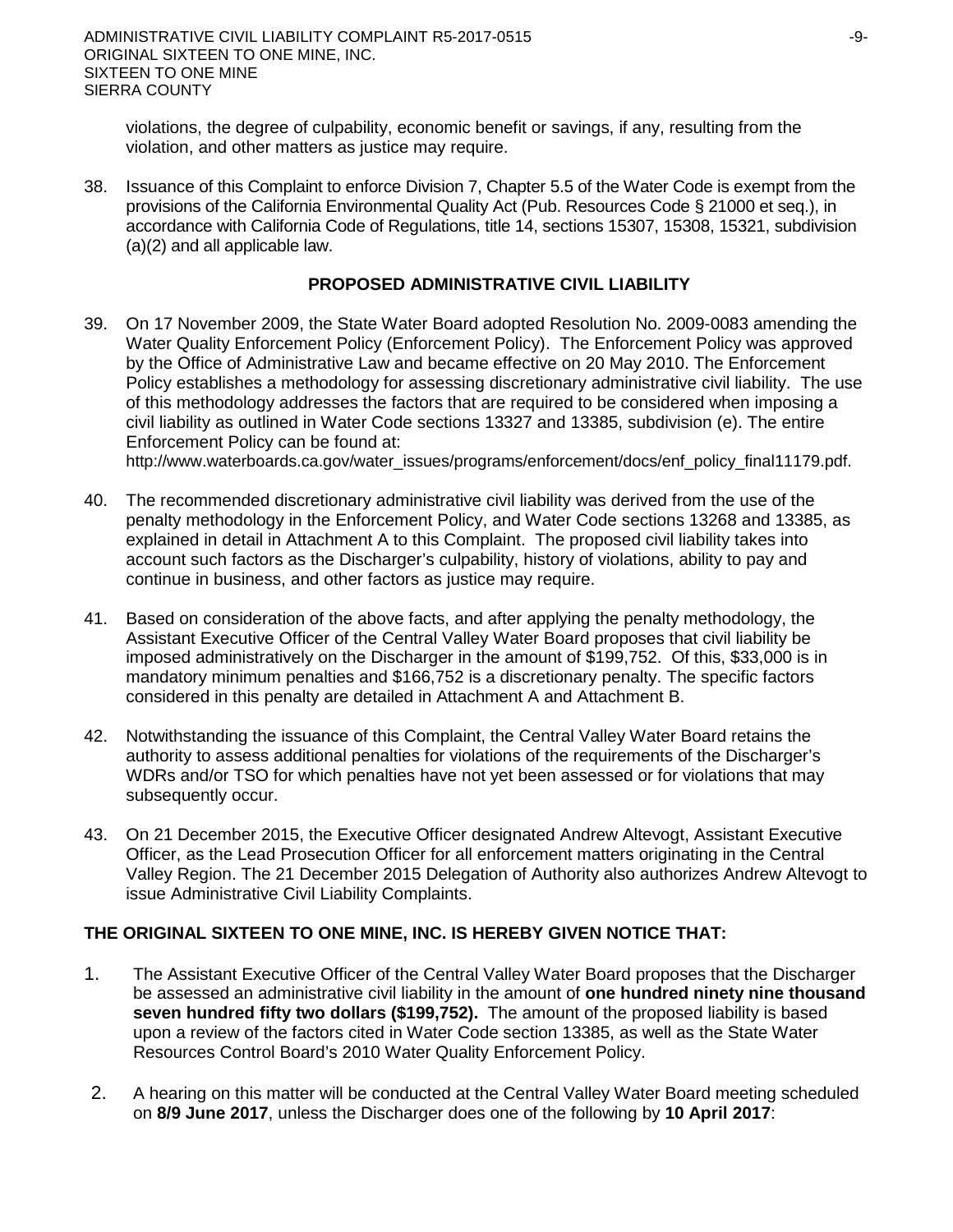ADMINISTRATIVE CIVIL LIABILITY COMPLAINT R5-2017-0515 40-10-ORIGINAL SIXTEEN TO ONE MINE, INC. SIXTEEN TO ONE MINE SIERRA COUNTY

- a) Waives the hearing by completing the attached form (checking off the box next to Option 1) and returning it to the Central Valley Water Board. In addition, submit payment for the proposed civil liability in the amount **of one hundred ninety nine thousand seven hundred fifty two dollars (\$199,752)** to the State Water Board with a copy of the check to the Central Valley Water Board; or
	- b) Requests to engage in settlement discussions by checking the box next to Option 2 on the attached form, and returning it to the Board along with a letter describing the issues to be discussed. The Central Valley Water Board must agree to the postponement; or
	- c) Requests to delay the hearing by checking off the box next to Option 3 on the attached form, and returning it to the Board along with a letter describing the proposed length of delay and the issues to be discussed. The Central Valley Water Board must agree to the postponement.
- 4. If a hearing on this matter is held, the Central Valley Water Board will consider whether to affirm, reject, or modify the proposed Administrative Civil Liability, or whether to refer the matter to the Attorney General for recovery of judicial civil liability.
- 5. If this matter proceeds to hearing, the Assistant Executive Officer reserves the right to amend the proposed amount of civil liability to conform to the evidence presented, including but not limited to, increasing the proposed amount to account for the costs of enforcement (including staff and expert witness costs) incurred after the date of the issuance of this Complaint through completion of the hearing.

--*Original signed by --*

ANDREW ALTEVOGT, Assistant Executive Officer

13 March 2017 DATE

Attachment A: Penalty Calculation Methodology including Exhibit 1, Economic Benefit Analysis Attachment B: Effluent Limit Violations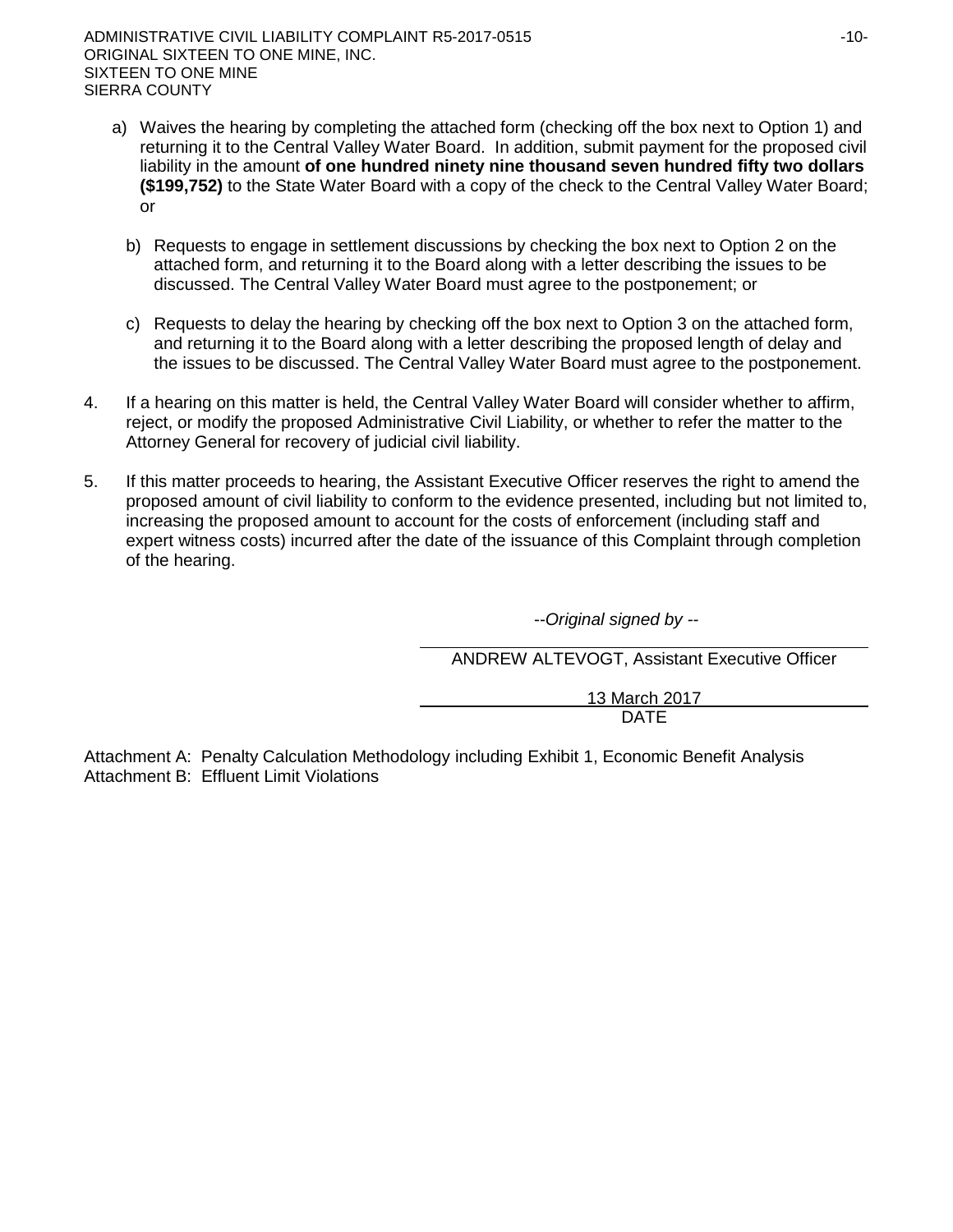#### **WAIVER FORM FOR ADMINISTRATIVE CIVIL LIABILITY COMPLAINT**

By signing this waiver, I affirm and acknowledge the following:

I am duly authorized to represent the Original Sixteen to One Mine, Inc. (hereafter Discharger) in connection with Administrative Civil Liability Complaint R5-2017-0515 (hereafter Complaint). I am informed that California Water Code section 13323, subdivision (b), states that, "a hearing before the regional board shall be conducted within 90 days after the party has been served. The person who has been issued a complaint may waive the right to a hearing."

### **□** *(OPTION 1: Check here if the Discharger waives the hearing requirement and will pay in full.)*

- a. I hereby waive any right the Discharger may have to a hearing before the Central Valley Water Board.
- b. I certify that the Discharger will remit payment for the proposed civil liability in the full amount of **one hundred ninety nine thousand seven hundred fifty two dollars (\$199,752)** by check that references "ACL Complaint R5-2017-0515" made payable to the *State Water Pollution Cleanup and Abatement Account*. Payment must be received by the State Water Resources Control Board, Accounting Office, Attn: ACL Payment at PO Box 1888, Sacramento, California, 95812-1888 by **10 April 2017**. The waiver and a copy of the check must be submitted to the Central Valley Water Board at 11020 Sun Center Drive #200, Attn: Wendy Wyels, Rancho Cordova, California, 95670 by **10 April 2017**.
- c. I understand the payment of the above amount constitutes a proposed settlement of the Complaint, and that any settlement will not become final until after a 30-day public notice and comment period. Should the Central Valley Water Board receive significant new information or comments during this comment period, the Central Valley Water Board's Assistant Executive Officer may withdraw the complaint, return payment, and issue a new complaint. I also understand that approval of the settlement will result in the Discharger having waived the right to contest the allegations in the Complaint and the imposition of civil liability.
- d. I understand that payment of the above amount is not a substitute for compliance with applicable laws and that continuing violations of the type alleged in the Complaint may subject the Discharger to further enforcement, including additional civil liability.

**□** *(OPTION 2: Check here if the Discharger waives the 90-day hearing requirement in order to engage in settlement discussions***.)** I hereby waive any right the Discharger may have to a hearing before the Central Valley Water Board within 90 days after service of the complaint, but I reserve the ability to request a hearing in the future. I certify that the Discharger will promptly engage the Central Valley Water Board Prosecution Team in settlement discussions to attempt to resolve the outstanding violation(s). By checking this box, the Discharger requests that the Central Valley Water Board delay the hearing so that the Discharger and the Prosecution Team can discuss settlement. It remains within the discretion of the Central Valley Water Board to agree to delay the hearing. Any proposed settlement is subject to the conditions described above under "Option 1."

**□** *(OPTION 3: Check here if the Discharger waives the 90-day hearing requirement in order to extend the hearing date and/or hearing deadlines. Attach a separate sheet with the amount of additional time requested and the rationale.)* I hereby waive any right the Discharger may have to a hearing before the Central Valley Water Board within 90 days after service of the complaint. By checking this box, the Discharger requests that the Central Valley Water Board delay the hearing and/or hearing deadlines so that the Discharger may have additional time to prepare for the hearing. It remains within the discretion of the Central Valley Water Board to approve the extension.

(Print Name and Title)

(Signature)

(Date)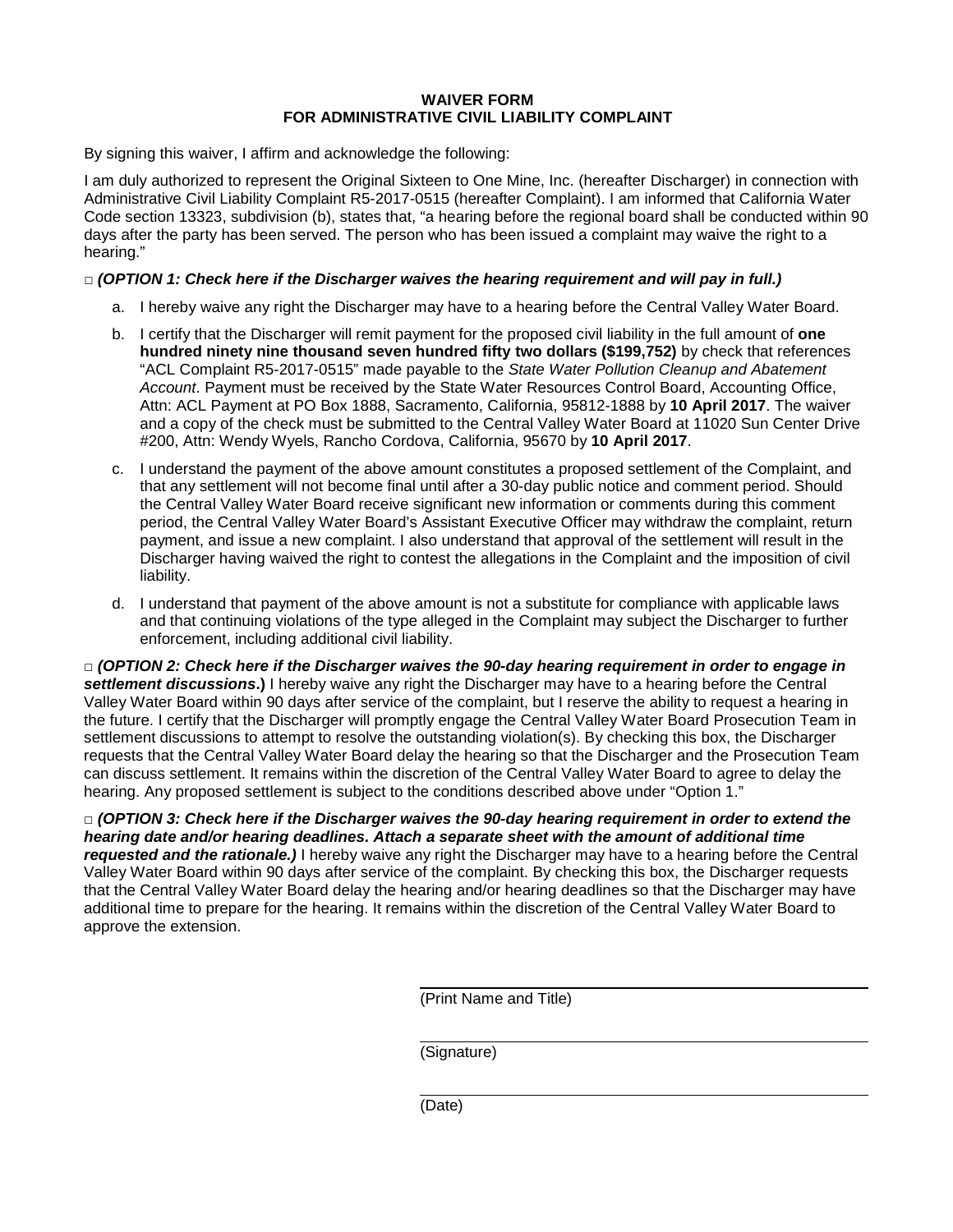### **Attachment A – ACL Complaint No. R5-2017-0515 Specific Factors Considered for Discretionary Administrative Civil Liability ORIGINAL SIXTEEN TO ONE MINE, INC. SIXTEEN TO ONE MINE**

The State Water Board's *Water Quality Enforcement Policy* (Enforcement Policy) establishes a methodology for determining administrative civil liability by addressing the factors that are required to be considered under California Water Code section 13327. Each factor of the nine-step approach is discussed below, as is the basis for assessing the corresponding score. The Enforcement Policy can be found at: http://www.waterboards.ca.gov/water\_issues/programs/enforcement/docs/enf\_policy\_final111709.pdf.

# **Background**

The Original Sixteen to One Mine, Inc. (Discharger) discharges mine drainage from the Sixteen to One Mine (Facility) via the 21 Tunnel Portal to Kanaka Creek which has been listed as an impaired water body pursuant to Clean Water Act section 303 (d) because of arsenic. The Discharger is regulated by Waste Discharge Requirements Order (WDRs) R5-2015-0002 and Time Schedule Order (TSO) R5- 2015-0035, which prescribe final and interim effluent limits and other conditions that must be met in order to discharge the wastewater.

The Discharger has failed to comply with the effluent limits in WDRs R5-2015-0002 and TSO R5-2015- 0035 and is therefore subject to mandatory minimum penalties (MMPs). ACL Complaint R5-2017- 0515 and Attachment B describe the calculation of MMPs. In addition, the Discharger has failed to submit eight technical reports required by WDRs R5-2015-0002 and TSO R5-2015-0035. These delinquent reports subject the Discharger to discretionary penalties, as described in this document.

# **Failure to Submit Eight Technical and Progress Reports Required by WDRs Order R5-2015-0002 and TSO R5-2015-0035**

# **Technical and Progress Reports Required by WDRs R5-2015-0002 and TSO R5-2015-0035**

The Discharger has a history of not submitting reports, submitting late report, and submitting incomplete reports. Since the adoption of WDRs R5-2015-0002 on 5 February 2015, the Discharger has been issued five Notices of Violations (NOVs) for a total of eight late or incomplete reports. The required content of each report, as well as what was submitted, is summarized below.

- 1. WDRs Order R5-2015-0002 and TSO R5-2015-0035 require the Discharger to submit multiple technical and progress reports. The Discharger has a history of not submitting reports, submitting late reports, and/or submitting incomplete reports. Between adoption of the WDRs on 5 February 2015 and the TSO on 17 April 2015 and issuance of this Complaint, the Discharger has been issued five Notices of Violation. In addition, Board staff sent multiple emails regarding the late and incomplete reports and has discussed the violations with the Discharger and his potential consultants, as described below.
- 2. WDRs Provision VI.C.2.a.i requires the submittal of a *Toxicity Reduction Evaluation (TRE) Work Plan* within 90 days of the effective date of the WDRs Order. The effective date of the WDRs Order was 16 April 2015. Therefore, the *TRE Work Plan* was due on 15 July 2015. The *TRE Work Plan* was required to "outline the procedures for identifying the source(s) of, and reducing or eliminating effluent toxicity" and be developed in accordance with U.S. EPA whole effluent toxicity (WET) Guidance Documents. The Discharger has not submitted the *TRE Work Plan* as of 13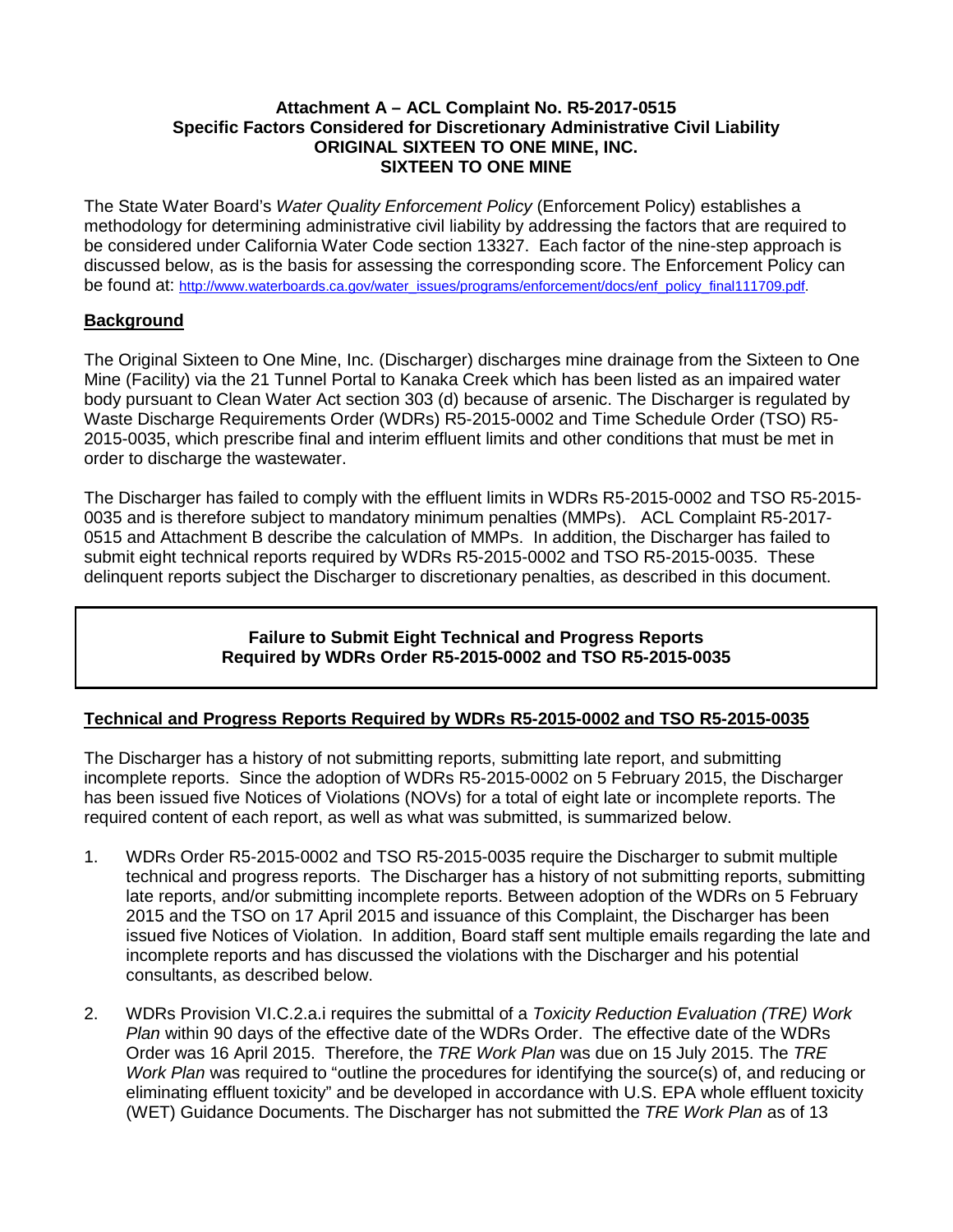March 2017.

- 3. WDRs Provision VI.C.2.c.i requires the submittal of a *Mining Waste Pile Characterization Study Workplan and Time Schedule (Mining Waste Pile Workplan)* by 1 June 2015. The *Mining Waste Pile Workplan* is to characterize existing mining waste piles; report on the physical and chemical characteristics of the waste that has the potential to cause pollution or contamination; evaluate the potential for the mining waste to produce acid mine drainage, discharge or leaching of heavy metals, or the release of other hazardous substances; and evaluate the potential of salt loading from the mining waste material. Staff notified the Discharger by mail that the report was overdue, provided information describing why the WDRs require this characterization, and provided a list of the analytical methods that are commonly used in such a characterization.
- 4. On 12 April 2016, the Discharger submitted a document titled "Mining Waste Pile & Characterization Study." Staff determined this report was materially deficient and did not meet the requirements of the WDRs because (a) it does not contain a workplan or timeline to collect and analyze samples from the mining waste piles, (b) it does not contain any other method to classify the mining waste piles in accordance with Title 27, and (c) it was not stamped by a registered professional engineer or geologist. A NOV was issued on 1 August 2016 discussing the requirements of the WDRs and explaining why the submitted document was materially deficient. As of 13 March 2017, an adequate and complete *Mining Waste Pile Workplan* has not been submitted.
- 5. WDRs Provision VI.C.2.c.ii requires the submittal of a *Mining Waste Pile Characterization Study Final Report* by 1 September 2016. The *Mining Waste Pile Characterization Study Final Report* was to include, at a minimum, a map identifying and classifying the mining waste piles. The Discharger has not submitted this Report as of 13 March 2017, and cannot submit it until the *Mining Waste Pile Workplan* is submitted, approved, and the field work completed.
- 6. WDRs Provision VI.C.3.a requires the Discharger to develop and conduct a *Pollutant Minimization Program (PMP)* when there is evidence that a priority pollutant is present in the effluent above the effluent limitation. An annual status report shall be sent to the Central Valley Water Board on 1 February 2016 and annually thereafter. The *PMP Annual Status Report* shall include at a minimum: (a) a summary of all actions undertaken pursuant to the control strategy; and (b) a description of actions to be taken in the following year. Although multiple priority pollutants are present above the effluent limitations in the WDRs (e.g., arsenic, antimony, cadmium, nickel, copper), the Discharger has not submitted the 2016 PMP Annual Status Report or 2017 PMP Annual Status Report as of 13 March 2017.
- 7. WDRs Attachment E.X.D.2 (Monitoring and Reporting Program) requires the Discharger to submit a report outlining *Reporting Levels (RLs), Method Detection Limits (MDLs), and Analytical Methods Report* for approval within 60 days of permit adoption, which occurred on 6 April 2015. This report is necessary to ensure that the laboratory detection limits are low enough to determine compliance with the effluent limits. The Discharger has not submitted this Report as of 13 March 2017.
- 8. TSO R5-2015-0035 requires the Discharger to submit an *Annual Progress Report* on 31 January, annually, that details the steps taken to comply with the TSO, "including documentation showing completion of tasks, construction progress, evaluation of the effectiveness of the implemented measures, and assessment of whether additional measures are necessary to meet the compliance dates." These reports are intended to show that the Discharger is making progress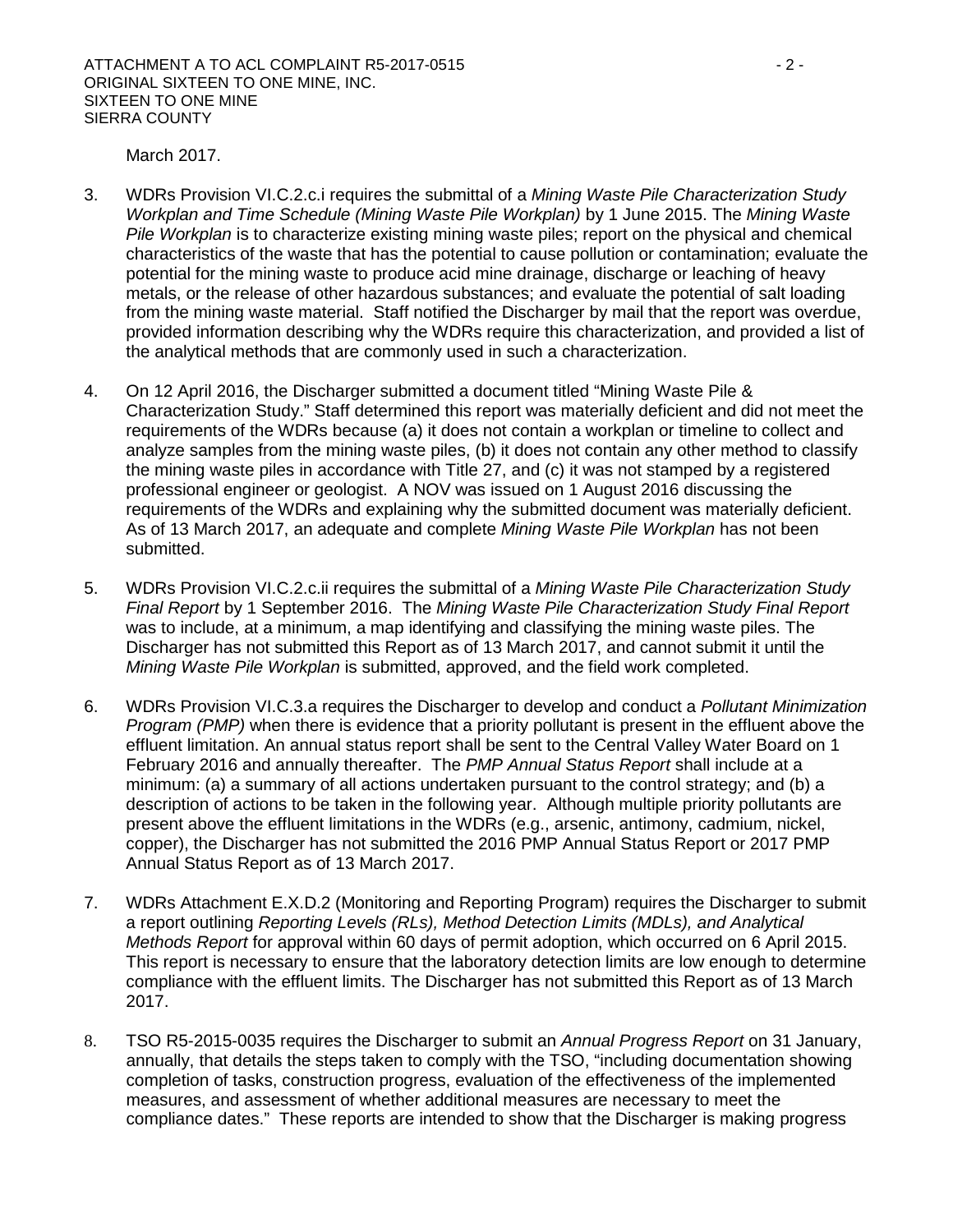toward complying with the final effluent limits in the WDRs. As of 13 March 2017, the Discharger has not submitted *Annual Progress Report*s for the years 2016 and 2017.

### **Step 1 – Potential for Harm for Discharge Violations**

The Prosecution Team is not alleging a discharge violation; therefore, the evaluation of this factor has been omitted from the following calculation.

### **Step 2 – Assessment for Discharge Violations**

The Prosecution Team is not alleging a discharge violation; therefore, the evaluation of this factor has been omitted from the following calculation.

### **Step 3 – Per Day Assessment for Non-Discharge Violations**

The "per day" factor is calculated for each non-discharge violation considering (a) the potential for harm and (b) the extent of the deviation from the applicable requirements.

### Potential for Harm

The Enforcement Policy requires a determination of whether the characteristics of the violation resulted in a minor, moderate, or major potential for harm or threat to beneficial uses. In this case, a "Moderate" factor is appropriate because failure to submit technical reports or the submission of deficient technical reports suggests the Discharger has failed to take the necessary steps to implement changes such that it will discharge wastewater in compliance with the effluent limits and other provisions of its WDRs. The Enforcement Policy defines Moderate Potential for Harm as "[t]he characteristics of the violation present a Substantial threat to beneficial uses, and/or the circumstances of the violation indicate a substantial potential for harm. Most incidents would be considered to present a moderate potential for harm."

Sixteen to One Mine discharges mine drainage via the 21 Tunnel Portal to Kanaka Creek, tributary to the Middle Fork Yuba River, Yuba River, Feather River, and Sacramento River, a water of the state and the United States in the Sacramento Hydrologic Basin. The Basin Plan does not specifically identify beneficial uses for Kanaka Creek, but does identify present and potential uses for the Yuba River. The designated beneficial uses of the Yuba River that could be impacted by the discharge include municipal and domestic supply; agricultural supply, including irrigation and stock watering; hydropower generation; water contact recreation, including canoeing and rafting; non-contact water recreation; cold freshwater habitat; spawning, reproduction and/or early development, cold; and wildlife habitat.

WDRs R5-2015-0002 contains requirements to submit reports to allow Board staff to evaluate whether the Discharger has taken the necessary steps to abate the ongoing pollution to Kanaka Creek. The Discharger failed to submit the following reports under WDRs R5-2015-0002: *Mining Waste Pile Characterization Study Workplan and Time Schedule; TRE Workplan; RL, MDL, and Analytical Methods Report; Pollutant Minimization Program Annual Status Report for 2016 and 2017; and Mining Waste Pile Characterization Report*. In addition, no effort was made by the Discharger to provide *Annual Progress Reports* which are required by TSO R5-2015-0035 to assure the Discharger is making diligent progress towards bringing the waste discharge into compliance. The intention behind TSO R5- 2015-0035 was to require that the Discharger take short-term and long-term steps to improve its Facility such that it could reliably comply with the effluent limits of its WDRs for the protection of the beneficial uses of Kanaka Creek. The failure to submit the required reports has an ancillary effect and/or threat to beneficial uses. Without the information required by the reports in WDRs R5-2015-0002 and TSO R5-2015-0035, the Discharger is out of compliance with the actions necessary to bring the Facility back into compliance with effluent limitations in WDRs R5-2015-0002, and there is no indication that the Discharger is taking actions to come into compliance. This presents a substantial threat to beneficial uses. Therefore, a moderate potential for harm was assessed.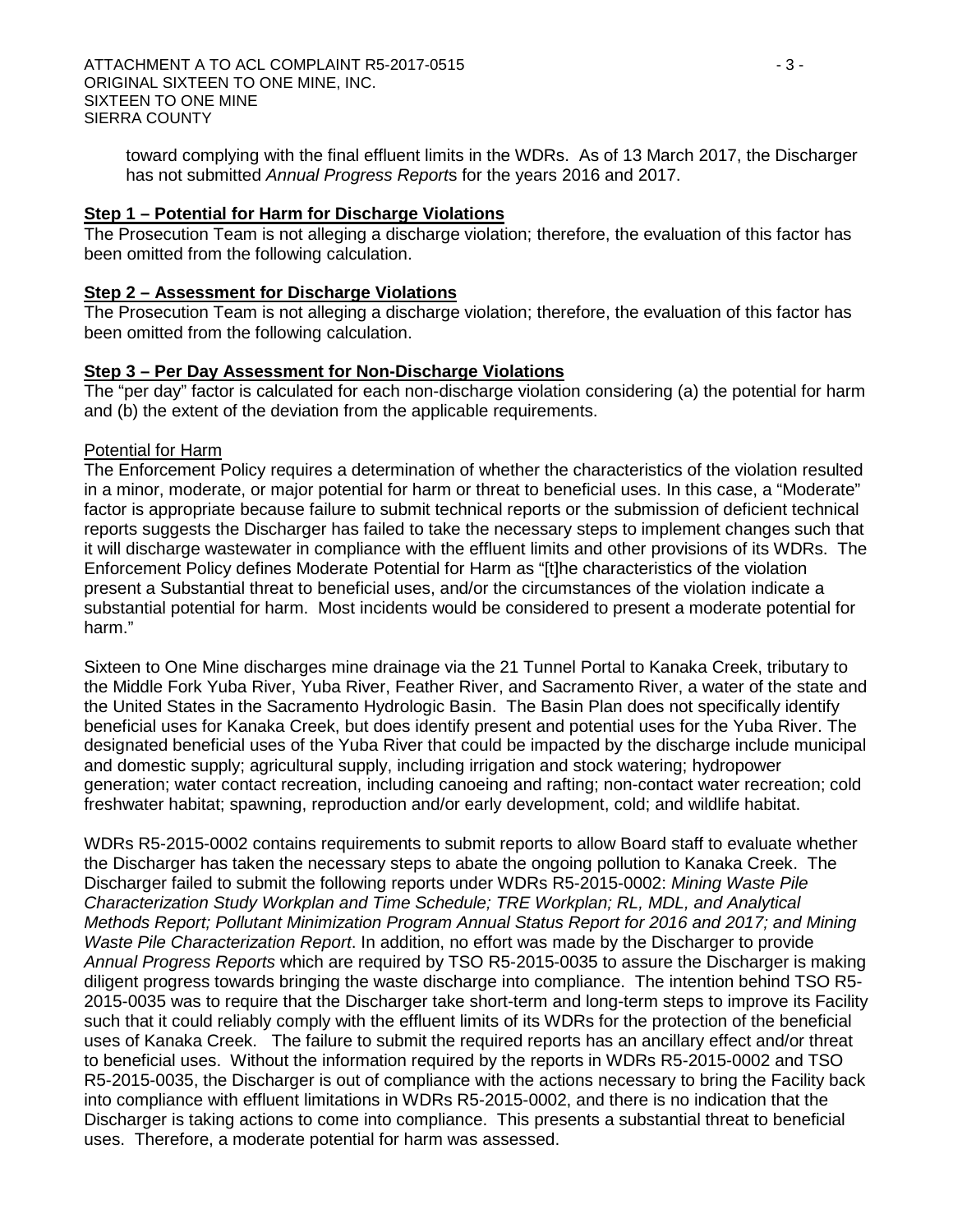### Deviation from Requirement

In this case, the Prosecution Team characterized the violation as a Major Deviation from the Requirement. The Enforcement Policy defines a Major Deviation from the Requirement as "[t]he requirement has been rendered ineffective (e.g., discharger disregards the requirement, and/or the requirement is rendered ineffective in its essential functions)." A "Major" deviation from the requirement is appropriate because the Discharger has submitted one materially deficient technical report and has not submitted seven integral technical and progress reports, which shows the Discharger's disregard for compliance with regulatory requirements thereby rendering ineffective the Regional Board's orders. Using Table 3 in the Enforcement Policy, a Per Day Factor of 0.55 is assigned. This value is to be multiplied by the days of violation and the maximum per day penalty, as shown in the initial liability table below.

### Days of Violation

The Enforcement Policy provides that, for violations lasting more than 30 days, the Central Valley Water Board may adjust the per-day basis for civil liability if certain findings are made and provided that the adjusted per-day basis is no less than the per-day economic benefit, if any, resulting from the violation. In order to adjust the per-day basis, the Central Valley Water Board must make express findings that the violation: (1) is not causing daily detrimental impacts to the environment or the regulatory program; or (2) results in no economic benefit from the illegal conduct that can be measured on a daily basis; or (3) occurred without the knowledge or control of the violator, who therefore did not take action to mitigate or eliminate the violation. The Prosecution Team finds that it is possible to adjust the per-day basis for civil liability for the technical reports because no economic benefit can be measured on a daily basis for these reports that are considered a one-time cost.

The table below summarizes the date each required technical report was due. The days of violation are calculated from the due date of each report through 13 March 2017, unless otherwise noted.

| <b>Reports</b>                                                            | Due Date  | <b>Received</b> | <b>Status</b>           | <b>End Date of</b><br><b>Violation</b><br><b>Under this</b><br><b>Complaint</b> | <b>Days Late</b> | <b>Compressed</b><br><b>Days</b> |
|---------------------------------------------------------------------------|-----------|-----------------|-------------------------|---------------------------------------------------------------------------------|------------------|----------------------------------|
| Mining Waste Pile<br>Characterization Study<br>Workplan and Time Schedule | 6/1/2015  | 4/12/2016       | Materially<br>Deficient | $9/1/2016^1$                                                                    | 458              | 21                               |
| TRE Workplan                                                              | 7/15/2015 | Not Received    | Delinquent              | 3/13/2017                                                                       | 607              | 26                               |
| RL, MDL, and Analytical<br>Methods Report                                 | 4/6/2015  | Not Received    | Delinquent              | 3/13/2017                                                                       | 707              | 29                               |
| <b>Pollutant Minimization Program</b><br><b>Annual Status Report</b>      | 2/1/2016  | Not Received    | Delinquent              | $2/1/2017^2$                                                                    | 366              | 18                               |
| Mining Waste Pile<br><b>Characterization Report</b>                       | 9/1/2016  | Not Received    | Delinquent              | 3/13/2017                                                                       | 193              | 12                               |
| <b>Pollutant Minimization Program</b><br><b>Annual Status Report</b>      | 2/1/2017  | Not Received    | Delinquent              | 3/13/2017                                                                       | 40               | 7                                |
| <b>TSO-Annual Progress Report</b>                                         | 1/31/2016 | Not Received    | Delinquent              | $1/31/2017^2$                                                                   | 366              | 18                               |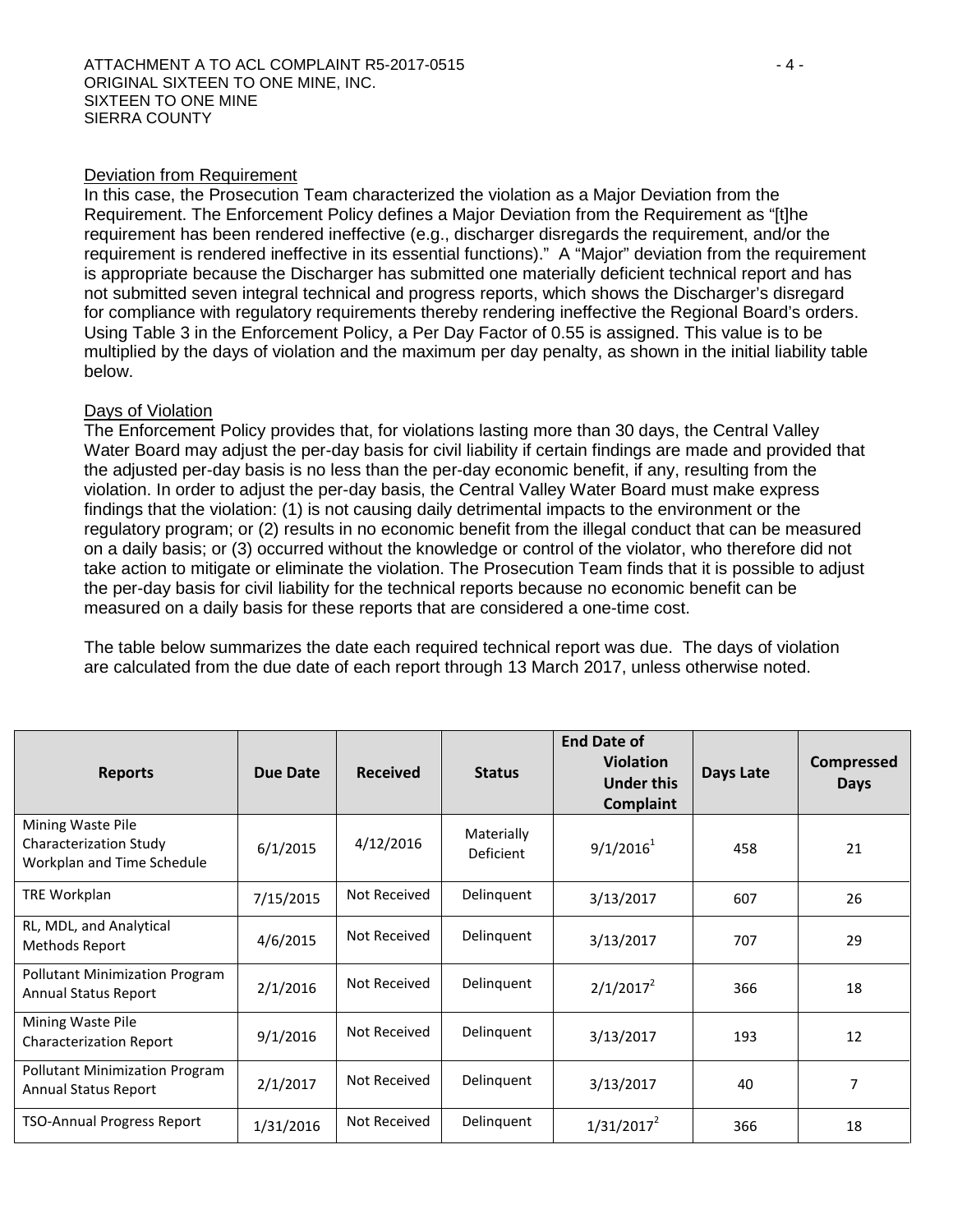| <b>Reports</b>                    | Due Date  | <b>Received</b> | <b>Status</b> | <b>End Date of</b><br><b>Violation</b><br><b>Under this</b><br>Complaint | Days Late | <b>Compressed</b><br><b>Days</b> |
|-----------------------------------|-----------|-----------------|---------------|--------------------------------------------------------------------------|-----------|----------------------------------|
| <b>TSO-Annual Progress Report</b> | 1/31/2017 | Not Received    | Delinquent    | 3/13/2017                                                                | 41        |                                  |
|                                   |           |                 |               | <b>Total Days</b>                                                        | 2,778     | 138                              |

 $1$  The end date for the work plan is the due date for the final report.

 $2$  The end date for an annual progress report is the due date for the next year's progress report.

# **Initial Liability**

### (0.55 Per Day Factor from Table 3) x (138 days) x (\$1,000/day) = \$75,900

### **Step 4 – Adjustment Factors**

There are three additional factors to be considered for modification of the amount of initial liability: the violator's culpability, efforts to clean-up or cooperate with regulatory authority after the violation, and the violator's compliance history.

### **Culpability**

Higher liabilities should result from intentional or negligent violations as opposed to accidental violations. A multiplier between 0.5 and 1.5 is to be used, with a higher multiplier for negligent behavior.

On 11 February 2015, the Discharger and the Board entered a Stipulated Final Judgment. As a term of the Stipulated Final Judgment, the Discharger was to file a Report of Waste Discharge and obtain an NPDES permit, pursuant to Water Code sections 13263 and 13377 covering discharge to Kanaka Creek from Sixteen to One Mine and agreed to fully comply with each and every term of the NPDES permit, yet as evidenced by the eight outstanding technical and progress reports, it has failed to do so.

The Discharger knew of the requirements of WDRs R5-2015-0002 as evidenced by the 14 October 2014 comment letter submitted by the Discharger prior to issuance of the WDRs. The Discharger did not comment on the reporting requirements, but instead focused on the arsenic effluent limitations. On 2 February 2015, the Discharger also submitted an infeasibility analysis requesting additional time to comply with effluent limitations for arsenic and electrical conductivity, which lead to issuance of TSO R5-2015-0035. Therefore, the Discharger knew of the requirements of the WDRs and TSO, yet failed to comply.

Additionally, the Discharger received five (5) Notices of Violation, which reminded the Discharger which technical and progress reports were overdue, and which were due in the near future. Despite knowledge of the requirements and upcoming due dates, the Discharger failed to submit the required reports. Therefore, it is appropriate to use a culpability multiplier of 1.3 for this adjustment factor.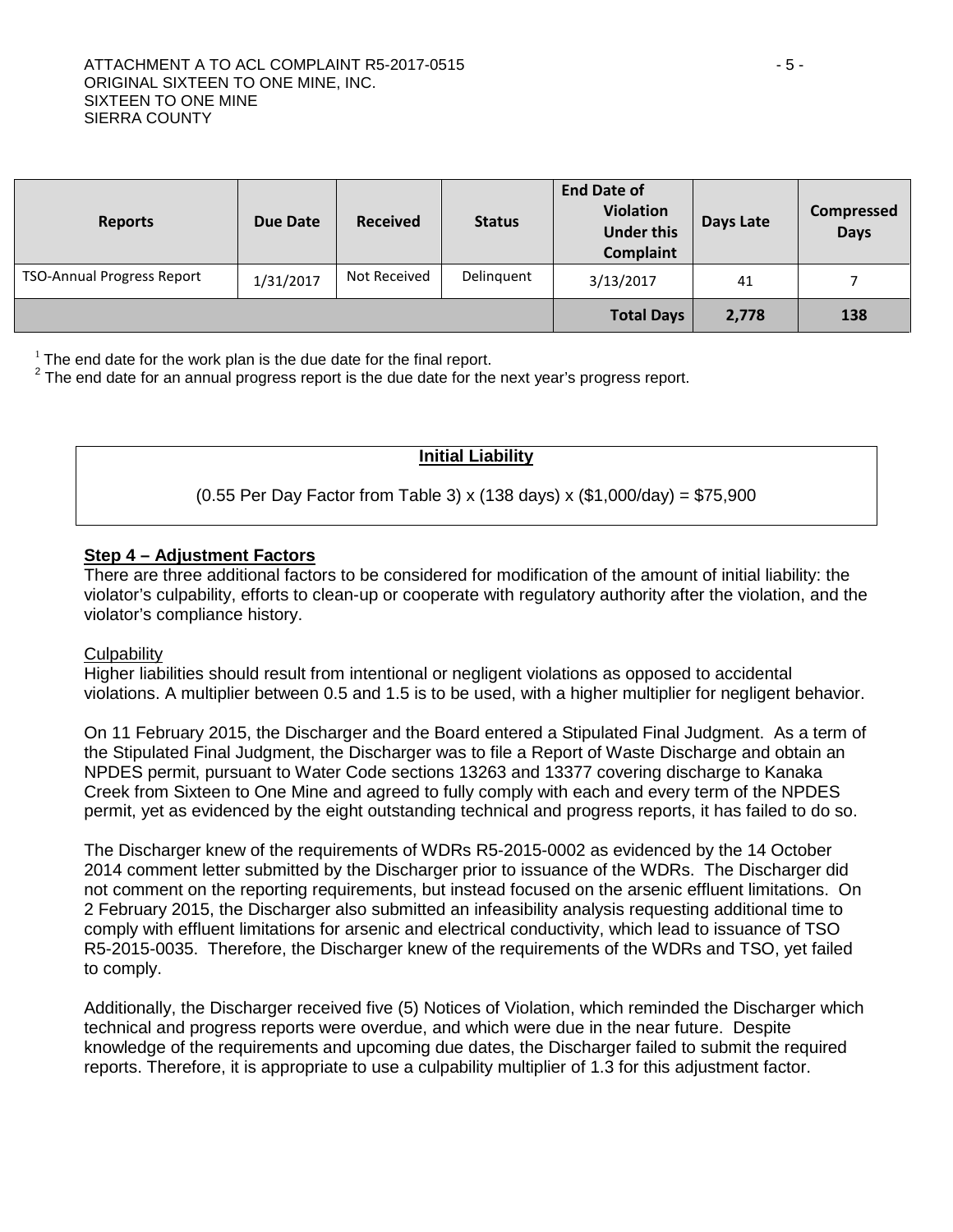### Cleanup and Cooperation

This factor reflects the extent to which a discharger voluntarily cooperates in returning to compliance and correcting environmental damage. A multiplier between 0.75 and 1.5 is to be used, with a higher multiplier when there is a lack of cooperation. Since issuance of WDRs R5-2015-0002, Board staff has issued five Notices of Violation relating to the late or inadequate technical and progress reports. These letters outlined the due dates of the reports and explained the potential discretionary penalties that the Board could assess if the Discharger continued to not submit technical reports in accordance with WDRs R5-2015-0002 and TSO R5-2015-0035. To date, the Discharger has made no attempt to submit the outstanding eight technical and progress reports.

On 2 September 2016, Central Valley Water Board staff met with the Discharger's potential consultants of Kleinfelder, a geotechnical engineering firm, regarding the status of compliance with WDRs R5-2015- 0002. Board staff and Kleinfelder discussed the Discharger's history and requirements to submit missing technical reports, and the need to begin working on a project to comply with the effluent limits in the WDRs. Board staff stated that we would recommend holding off on discretionary penalties if the Discharger begins submitting outstanding technical reports, and if the Discharger begins to work on a project to treat the mine water. Kleinfelder stated that they will take on the Discharger as a client and help him come into compliance as long as the Discharger is financially capable of paying for their service. However, the Discharger did not retain Kleinfelder and no further progress was made towards submitted the outstanding technical reports.

Thus, the Discharger was given a multiplier value of 1.3.

### History of Violation

When there is a history of repeat violations, the Enforcement Policy requires a minimum multiplier of 1.1 to be used. The Discharger has a history of violations. This includes a prior Stipulated Final Judgement as well as administrative civil liabilities assessing mandatory minimum penalties for effluent violations of WDRs R5-2015-0002.

As discussed in the Complaint, on 11 February 2015, the Discharger and the Board entered a Stipulated Final Judgment in the amount of two hundred thirty seven thousand eighty three dollars (\$237,083) to resolve 78 serious violations for failing to submit monitoring reports subject to mandatory minimum penalties under Water Code section 13385 and 13385.1.

On 29 April 2016, the Board adopted Administrative Civil Liability Order R5-2016-0021 against the Discharger in the amount of \$6,000 in mandatory minimum penalties for effluent violations from the Facility. Although the entire penalty was due within 30 days of adoption, to date, the Discharger has only paid \$1,000 of the penalty.

Based on this repeated and lengthy history of violations, a multiplier value of 1.3 is appropriate for this factor.

# **Step 5 - Determination of Total Base Liability Amount**

The total base liability is the initial liability, multiplied by the culpability factor, multiplied by the cleanup and cooperation factor, and multiplied by the history of violation factor.

# **Total Base Liability**   $$75,900 \times 1.3 \times 1.3 \times 1.3 = $166,752$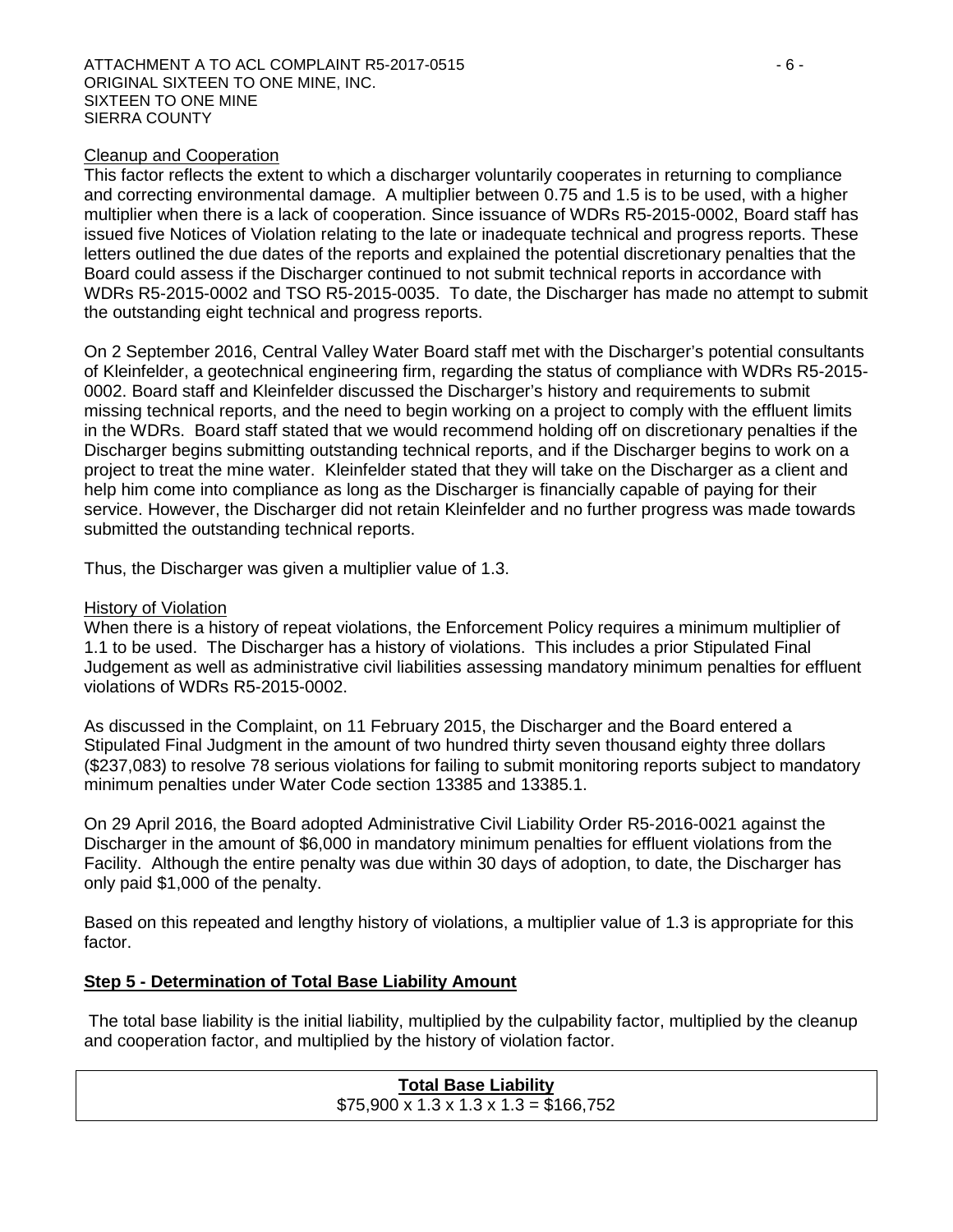### **Step 6 - Ability to Pay and Ability to Continue in Business**

The Enforcement Policy provides that if the Water Board has sufficient financial information to assess the violator's ability to pay the Total Base Liability, or to assess the effect of the Total Base Liability on the violator's ability to continue in business, then the Total Base Liability amount may be adjusted downward.

In this case, the Prosecution Team has sufficient information to suggest the Discharger has the ability to pay the proposed administrative civil liability and continue in business.

The Discharger currently submits financial statements quarterly (Form 10-Q) and annually (Form 10-K) to the Securities Exchange Commission (SEC) pursuant to the Securities Exchange Act of 1934. These unaudited financial statements are publically available and detail the company's income, assets, liabilities, shareholder's equity, and cash flow. The financial statements may also include general statements by company management as to the current financial health of the company and relevant markets. As a preliminary financial analysis, the Prosecution Team completed a cursory review of annual financial statements submitted to the SEC from 2011 to 2015, and three available quarterly financial statements submitted for fiscal year 2016.

A review of annual income statements reveals that revenue in 2015 was approximately equal to the revenue in 2011 to 2014 combined. Revenues for the first three quarters of 2016 indicate lower annual revenue than 2015, but substantially higher revenue than previous years. Future revenue for the company depends, in part, on the company's sales outlook. Management stated in the third quarter 2016 submission that "demand for the Sixteen to One gold-in-quartz gemstone exceeds supply". This indicates positive future revenue streams for the company. Although operating profit has fluctuated from 2011 to present, expenses do not appear to be routine, and may not be representatives of future earnings. For example, significant expenses for legal and accounting services were reported for 2015, however, these expenses relate to a settlement with the Regional Board for previous violations. Excluding these expenses, the company had an operating profit for 2015 in excess of \$360,000.

In terms of assets, the Discharger reported "inventory" as a current asset valued at over \$400,000 as of the third fiscal quarter ending September 30, 2016. "Inventory" is described in the "Notes to the Financial Statements" as gold bullion, specimens, and jewelry. The value for bullion and specimens is determined by the market price of gold. Jewelry is valued as the market price for the gold content plus the cost of labor. However, the Discharger states under "Management's Discussion and Analysis of Plan of Operation" that the company's current strategy of selling gold specimens "produces revenue significantly greater than selling gold into the spot market". This is also assumed to be true for the company's jewelry sales. Therefore, the Prosecution Team believes that the Discharger's inventory is significantly undervalued.

Furthermore, the Discharger values the mining property at approximately \$278,000 based on assertion that "estimates of ore reserves cannot be calculated". Because the Discharger has extracted minerals valued in far excess of this, and based on the stated expert estimate that "less than twenty percent of the ore deposit has been mined", this valuation is considered grossly underestimated.

Based on the review of available SEC filings, the Prosecution Team believes that the Discharger has sufficient income generation potential and available assets to pay the administrative civil liability as proposed and continue in business. Further, non-public, financial disclosures, including audited financial information, would be required of the Discharger to perform a more detailed financial analysis, should they disagree with this preliminary analysis.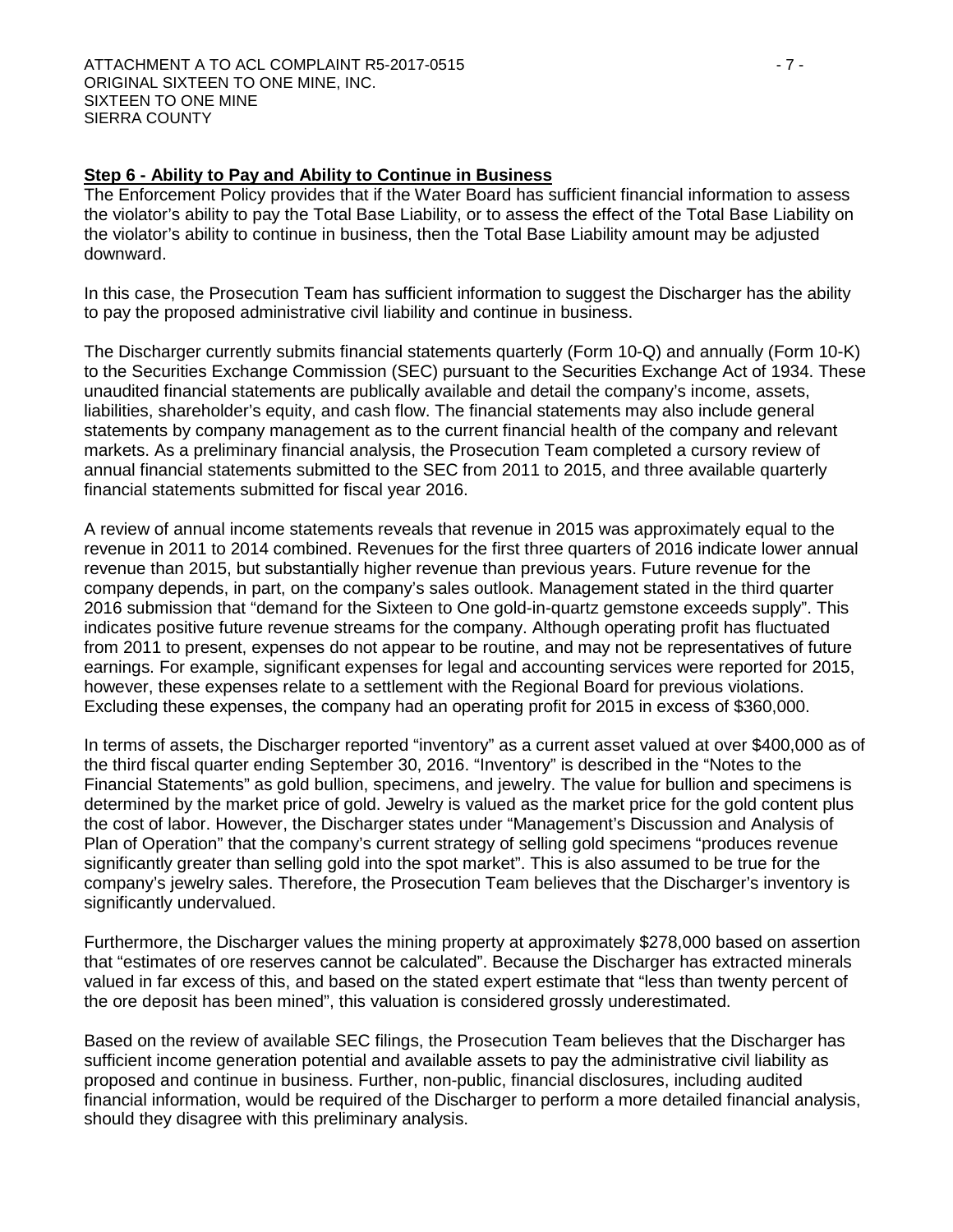# **Step 7 – Other Factors as Justice May Require**

The costs of investigation and enforcement are "other factors as justice may require," and could be added to the liability amount. The Central Valley Water Board incurred over \$37,500 (250 hours at a statewide average of \$150/hour) in staff costs associated with the investigation and enforcement of the violations alleged herein. The Prosecution Team, in its discretion, is not recommending an increase in the Total Base Liability amount in consideration of these costs incurred as the proposed liability amount serves as a sufficient general and specific deterrent against future violations.

# **Step 8 – Economic Benefit**

The Enforcement Policy (p. 21) states that the economic benefit shall be estimated for every violation. "Economic benefit is any savings or monetary gain derived from the act or omission that constitutes the violation." The violations described herein have associated delayed and avoided expenses that have benefited the Discharger. The attached Exhibit 1, hereby incorporated by this reference, details the labor costs associated with preparing the technical and progress reports subject to this Complaint. These costs total \$73,200. The BEN financial model provided by the United States Environmental Protection Agency was used to compute the total present value of the economic benefit of noncompliance. Assumptions of the BEN financial model are detailed in the attached Exhibit 1. Based on specific assumptions within the model, the total present value of the economic benefit of noncompliance was determined to be approximately four thousand two hundred sixty one dollars (\$4,261).

# **Step 9 – Maximum and Minimum Liability Amounts**

The maximum and minimum amounts must be determined for comparison to the proposed liability.

Maximum Liability Amount: The maximum penalty is the sum of the statutory penalties for failure to submit technical reports. The failure to submit technical reports is a violation of Water Code section 13268 subject to a maximum penalty of \$1,000 per day per violation. The Discharger failed to submit technical and progress reports for a total of 2,778 days. Thus, the maximum penalty is \$1,000 per day for 2,778 days, or \$2,778,000.

Minimum Liability Amount: The minimum liability is equal to the economic benefit of noncompliance plus 10%, which is estimated to be \$4,687.

# **Step 10 – Final liability Amount**

The proposed discretionary administrative civil liability amount, considering allowed adjustments, is \$166,752. Note that the ACL Complaint also proposes \$33,000 in mandatory minimum penalties, for a total liability of \$199,752.

Exhibit 1: Economic Benefit Analysis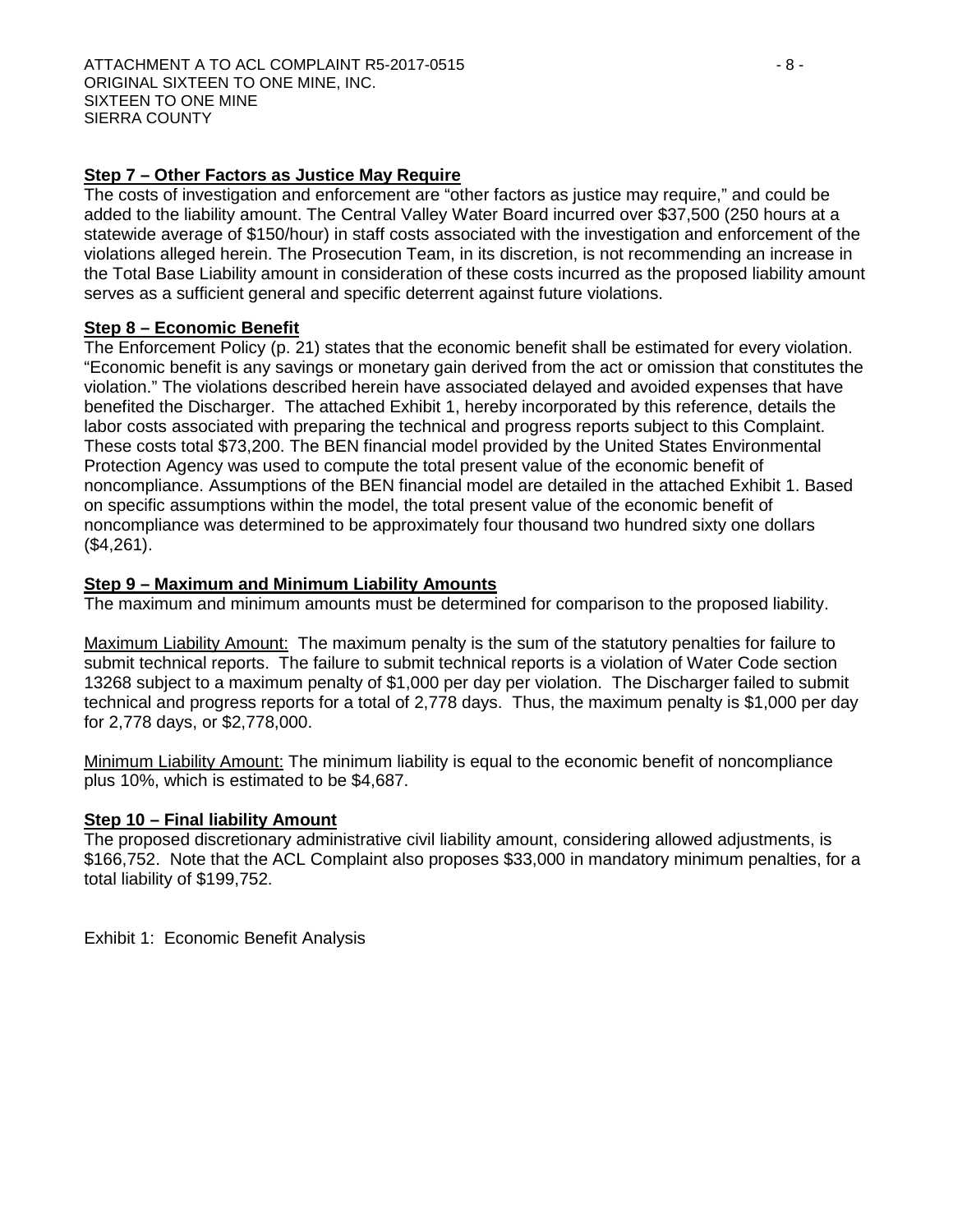| <b>Economic Benefit Analysis</b><br>Original 16 to 1 Mine                                                               |                                                                                                                                                                                                                               |    |                               |              |                                      |                |                       |            |                        |                       |     |                           |
|-------------------------------------------------------------------------------------------------------------------------|-------------------------------------------------------------------------------------------------------------------------------------------------------------------------------------------------------------------------------|----|-------------------------------|--------------|--------------------------------------|----------------|-----------------------|------------|------------------------|-----------------------|-----|---------------------------|
|                                                                                                                         |                                                                                                                                                                                                                               |    |                               |              | One-Time Non-Depreciable Expenditure |                | <b>Non-Compliance</b> | Compliance | <b>Penalty Payment</b> |                       |     | <b>Benefit of</b><br>Non- |
| <b>Compliance Action</b>                                                                                                |                                                                                                                                                                                                                               |    | Amount                        | <b>Basis</b> | Date                                 | Delayed?       | Date                  | Date       | Date                   | <b>Discount Rate</b>  |     | Compliance                |
| 1 - Mining Waste Pile Characterization Study                                                                            |                                                                                                                                                                                                                               |    |                               |              |                                      |                |                       |            |                        |                       |     |                           |
| Workplan and Time Schedule                                                                                              |                                                                                                                                                                                                                               | \$ | 12,000                        | ECI          | 1/1/2015                             |                | 6/1/2015              | 6/8/2017   | 6/8/2017               | 7.40%                 |     | 850                       |
| 2 - TRE Workplan                                                                                                        |                                                                                                                                                                                                                               | \$ | 6,000                         | ECI          | 1/1/2015                             |                | 7/15/2015             | 6/8/2017   | 6/8/2017               | 7.40%                 |     | 417                       |
| 3 - RL, MDL, and Methods Report                                                                                         |                                                                                                                                                                                                                               | \$ | 2,400                         | ECI          | 1/1/2015                             | Y              | 4/6/2015              | 6/8/2017   | 6/8/2017               | 7.40%                 | \$  | 188                       |
| 4 - Pollutant Minimization Program Annual                                                                               |                                                                                                                                                                                                                               |    |                               |              |                                      |                |                       |            |                        |                       |     |                           |
| Status Report (2015)                                                                                                    |                                                                                                                                                                                                                               | \$ | 1,200                         | ECI          | 1/1/2015                             | N              | 2/1/2016              | 6/8/2017   | 6/8/2017               | 7.30%                 |     | 793                       |
| 5 - Complete and Submit Final Mining Waste                                                                              |                                                                                                                                                                                                                               |    |                               |              |                                      |                |                       |            |                        |                       |     |                           |
| Pile Characterization Study                                                                                             |                                                                                                                                                                                                                               | \$ | 48,000                        | ECI          | 1/1/2015                             | Υ              | 9/1/2016              | 6/8/2017   | 6/8/2017               | 7.30%                 | -\$ | 1,195                     |
| 6 - Pollutant Minimization Program Annual                                                                               |                                                                                                                                                                                                                               |    |                               |              |                                      |                |                       |            |                        |                       |     |                           |
| Status Report (2016)                                                                                                    |                                                                                                                                                                                                                               | \$ | 1,200                         | ECI          | 1/1/2015                             | Y              | 2/1/2017              | 6/8/2017   | 6/8/2017               | 7.30%                 |     | 13                        |
| 7 - TSO - Annual Progress Report (2015)                                                                                 |                                                                                                                                                                                                                               | \$ | 1,200                         | ECI          | 1/1/2015                             | N              | 1/31/2016             | 6/8/2017   | 6/8/2017               | 7.30%                 |     | 793                       |
| 8 - TSO - Annual Progress Report (2016)                                                                                 |                                                                                                                                                                                                                               | \$ | 1.200                         | ECI          | 1/1/2015                             | Y              | 1/31/2017             | 6/8/2017   | 6/8/2017               | 7.30%                 |     | 12                        |
| <b>Income Tax Schedule:</b>                                                                                             | Corporation                                                                                                                                                                                                                   |    | Analyst:                      |              |                                      | Bryan Elder    |                       |            |                        | <b>Total Benefit:</b> |     | 4,261                     |
| <b>USEPA BEN Model Version:</b>                                                                                         | Version 5.6.0 (April 2016)                                                                                                                                                                                                    |    | <b>Date/Time of Analysis:</b> |              |                                      | 3/9/2017 13:24 |                       |            |                        |                       |     |                           |
| <b>Assumptions:</b>                                                                                                     |                                                                                                                                                                                                                               |    |                               |              |                                      |                |                       |            |                        |                       |     |                           |
|                                                                                                                         | 1 Mining Waste Pile Characterization Study Workplan and Time Schedule assumes 80 hours of labor by a competent person(s) at \$150 per hour.                                                                                   |    |                               |              |                                      |                |                       |            |                        |                       |     |                           |
|                                                                                                                         | 2 TRE Workplan assumes 40 hours of labor by a competent person(s) at \$150 per hour.                                                                                                                                          |    |                               |              |                                      |                |                       |            |                        |                       |     |                           |
|                                                                                                                         | 3 RL, MDL, and Methods Report assumes 16 hours of labor by a competent person(s) at \$150 per hour.                                                                                                                           |    |                               |              |                                      |                |                       |            |                        |                       |     |                           |
|                                                                                                                         | 4 Pollutant Minimization Program (PMP) Annual Status Reports assume 8 hours of labor by a competent person(s) at \$150 per hour.                                                                                              |    |                               |              |                                      |                |                       |            |                        |                       |     |                           |
|                                                                                                                         | 5 Completion and Submittal of the Final Mining Waste Pile Characterization Study assumes 320 hours of labor by a competent person(s) at \$150 per hour.                                                                       |    |                               |              |                                      |                |                       |            |                        |                       |     |                           |
|                                                                                                                         | 6 Annual Progress Reports requred by the TSO assume 8 hours of labor by a competent person(s) at \$150 per hour.                                                                                                              |    |                               |              |                                      |                |                       |            |                        |                       |     |                           |
|                                                                                                                         | 7 Non-compliance dates are those indicated in the NPDES permit or TSO.                                                                                                                                                        |    |                               |              |                                      |                |                       |            |                        |                       |     |                           |
|                                                                                                                         | 8 Progress and status reports for 2015 are considered avoided costs as they are no longer relevant to current site conditions. All other actions are considered delayed, as they are still<br>required by the permit and TSO. |    |                               |              |                                      |                |                       |            |                        |                       |     |                           |
|                                                                                                                         | 9 Compliance date (irrelevent for avoided costs) and penalty payment date is assumed to be June 8, 2017.                                                                                                                      |    |                               |              |                                      |                |                       |            |                        |                       |     |                           |
| 10 The discharger is considered a for-profit corporation and it is assumed that compliance expenses are tax deductible. |                                                                                                                                                                                                                               |    |                               |              |                                      |                |                       |            |                        |                       |     |                           |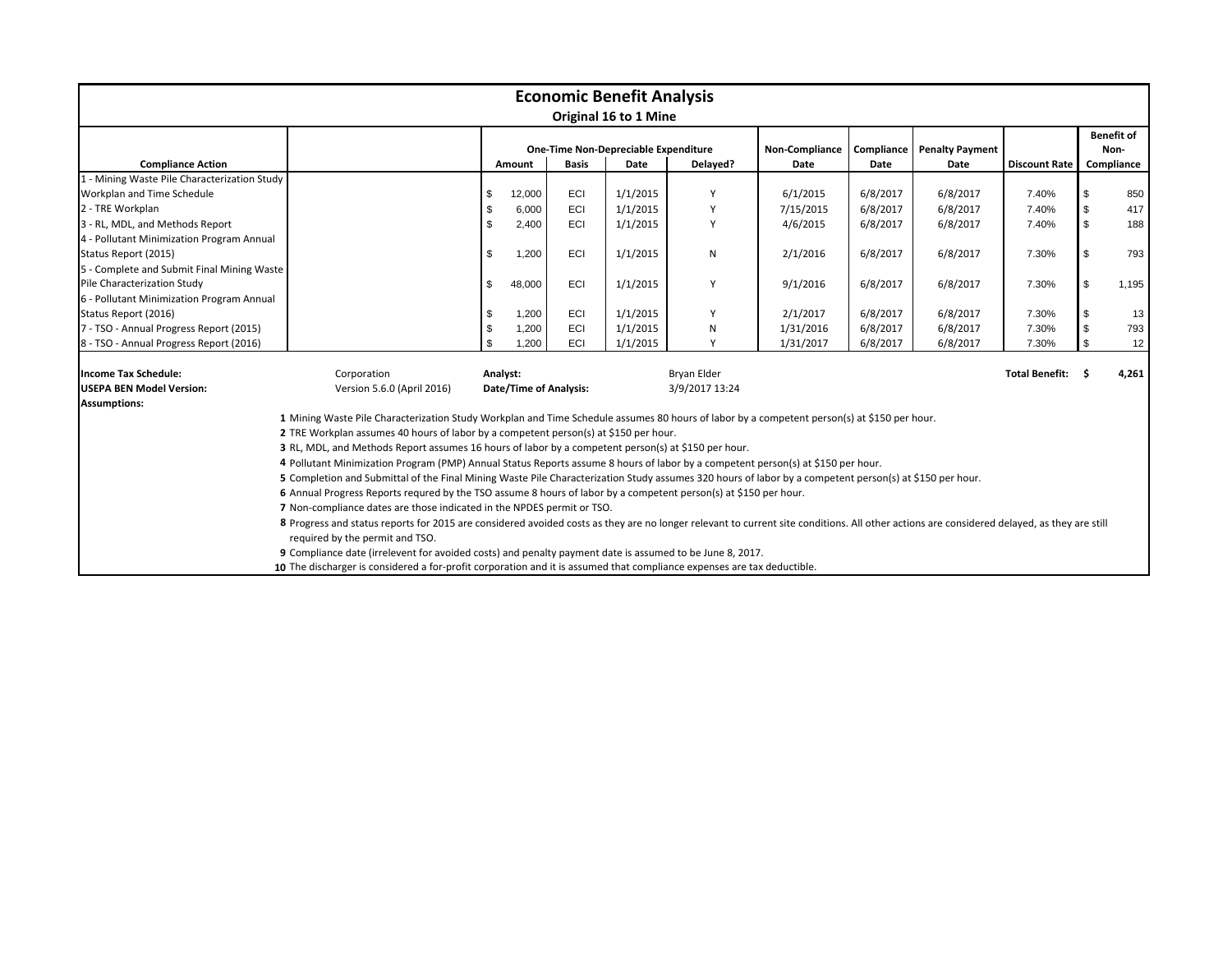#### **ATTACHMENT B TO ADMINISTRATIVE CIVIL LIABILITY COMPLAINT R5-2017-0515 MANDATORY MINIMUM PENALTIES**

#### **The Original Sixteen to One Mine**

RECORD OF VIOLATIONS (1 October 2015 – 31 December 2016) MANDATORY MINIMUM PENALTIES (Data reported under Monitoring and Reporting Program R5-2015-0002 and TSO R5-2015-0035)

|                |                   |                  |              |                   | TSO       |          |                 |                |              |
|----------------|-------------------|------------------|--------------|-------------------|-----------|----------|-----------------|----------------|--------------|
|                | Date              | <b>Parameter</b> | <b>Units</b> | <b>WDRs Limit</b> | Limit     | Measured | Period          | <b>Remarks</b> | <b>CIWQS</b> |
| $\star$        | 30-Apr-<br>15     | Antimony         | $\mu$ g/L    | 6                 | 35        | 62.3     | Monthly Average | $\overline{2}$ | 998936       |
| 1              | 17-Dec-<br>15     | <b>TSS</b>       | mg/L         | 30                | <b>NA</b> | 41       | Daily Maximum   | 3              | 1003210      |
| $\overline{2}$ | 31-Dec-<br>15     | Arsenic          | $\mu$ g/L    | 10                | 700       | 883      | Monthly Average | $\overline{2}$ | 1008352      |
| 3              | 31-Dec-<br>15     | Antimony         | $\mu$ g/L    | 6                 | 35        | 41.1     | Monthly Average | $\overline{2}$ | 1008346      |
| 4              | 31-Dec-<br>15     | <b>TSS</b>       | mg/L         | 20                | <b>NA</b> | 41       | Monthly Average | 1              | 1003251      |
| 5              | 31-Dec-<br>15     | Cadmium          | $\mu$ g/L    | 0.85              | 30        | 30.2     | Monthly Average | $\overline{2}$ | 1008347      |
| 6              | 31-Dec-<br>15     | Iron             | $\mu$ g/L    | 300               | ł         | 486      | Annual Average  | 1              | 1008349      |
| $\overline{7}$ | $31 -$ Jul-<br>16 | Antimony         | µg/L         | 6                 | 35        | 49.3     | Monthly Average | $\overline{2}$ | 1016605      |
| 8              | 29-Sep-<br>16     | Antimony         | $\mu$ g/L    | 12                | 50        | 60       | Daily Maximum   | $\overline{2}$ | 1016612      |
| 9              | 30-Sep-<br>16     | Antimony         | $\mu$ g/L    | 6                 | 35        | 60       | Monthly Average | $\overline{2}$ | 1016606      |
| 10             | 30-Sep-<br>16     | Nickel           | µg/L         | 21                | 150       | 153      | Monthly Average | $\overline{2}$ | 1016611      |
| 11             | 13-Dec-<br>16     | Copper           | $\mu$ g/L    | 6.3               | 15        | 115.9    | Daily Maximum   | $\overline{2}$ | 1021050      |
| 12             | 31-Dec-<br>16     | Copper           | $\mu$ g/L    | 3.1               | 10        | 115.9    | Monthly Average | $\overline{2}$ | 1021051      |
|                |                   |                  |              |                   |           |          |                 |                |              |

\* Supporting violations addressed in ACLO R5-2016-0021.

ƚ Time Schedule Order (TSO) R5-2015-0035 contains interim iron limitations based on a maximum daily effluent limit (2500 µg/L) and an average monthly effluent limit (2100 µg/L) averaging period. Protection from MMPs was lost for iron because the effluent concentration exceeded both of the TSO's effluent limitations in December 2015 with a sample concentration of 3,050 µg/L. Two additional iron samples were collected during 2015, which were non-detect (ND) and 486 µg/L. Since a ND value exists in the data set, the annual average is calculated by taking the median value of the three results, which is 486 µg/L.

#### Remarks:

- 1. Serious Violation: For Group I pollutants that exceed the effluent limitation by 40 percent or more.
- 2. Serious Violation: For Group II pollutants that exceed the effluent limitation by 20 percent or more.
- 3. Non-serious violation falls within the first three violations in a 180-day period, thus is not subject to mandatory minimum penalties. Penalties that may be assessed for this violation are discretionary. This violation is not addressed or resolved in this ROV.
- 4. Non-serious violation subject to mandatory minimum penalties.

| <b>VIOLATIONS AS OF:</b>                    | 12/31/16 |
|---------------------------------------------|----------|
| <b>Group I Serious Violations:</b>          |          |
| <b>Group II Serious Violations:</b>         | 9        |
| Non-Serious Violations Not Subject to MMPs: |          |
| Non-serious Violations Subject to MMPs:     | O        |
| <b>Total Violations Subject to MMPs:</b>    | 11       |

**Mandatory Minimum Penalty = (2 Group I Serious Violations) + (9 Group II Serious Violations) x \$3,000 = \$33,000**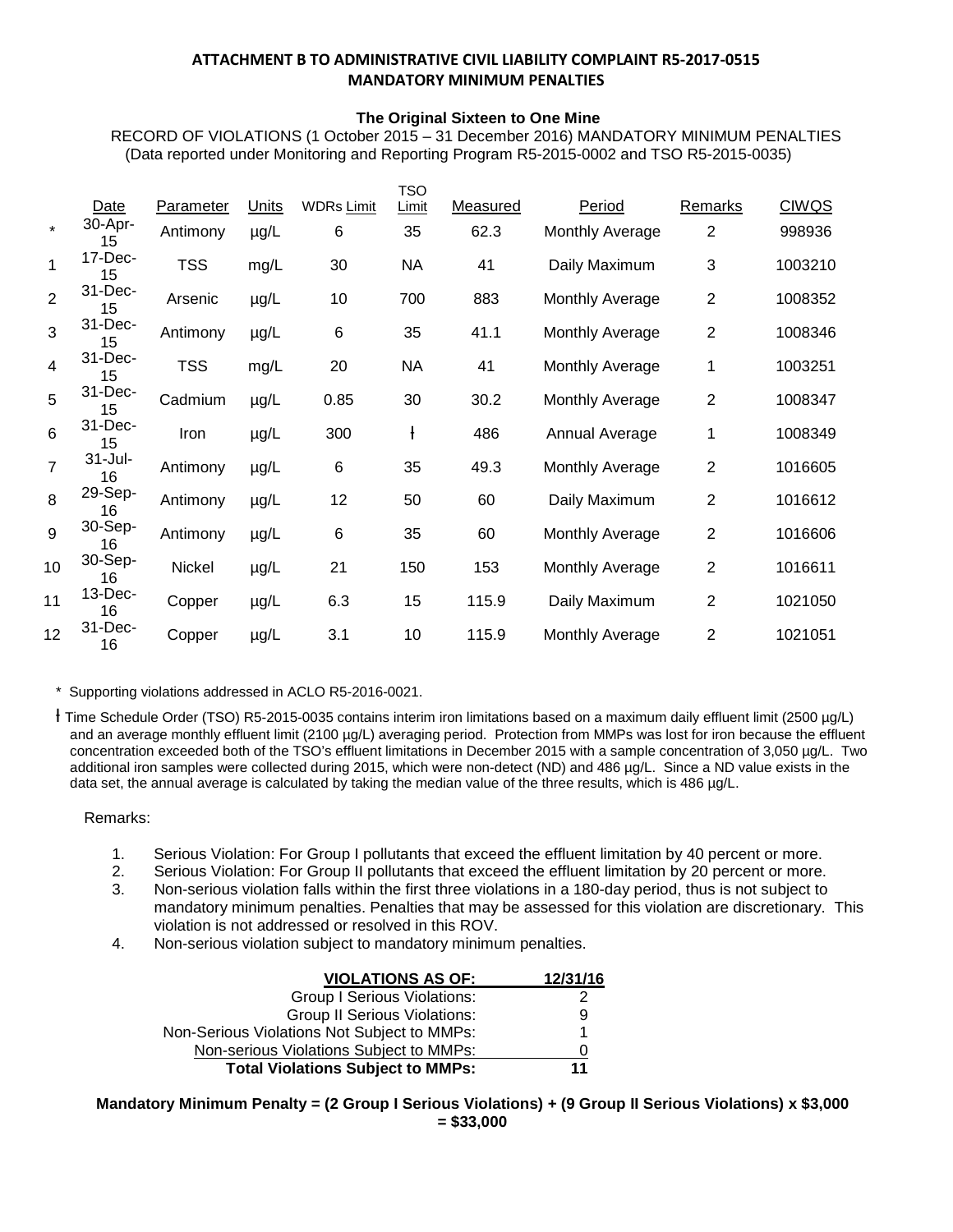# CENTRAL VALLEY WATER QUALITY CONTROL BOARD

# HEARING PROCEDURE FOR ADMINISTRATIVE CIVIL LIABILITY COMPLAINT R5-2017-0515

### ORIGINAL SIXTEEN TO ONE MINE, INC. SIXTEEN TO ONE MINE SIERRA COUNTY

## PLEASE READ THIS HEARING PROCEDURE CAREFULLY. FAILURE TO COMPLY WITH THE DEADLINES AND OTHER REQUIREMENTS CONTAINED HEREIN MAY RESULT IN THE EXCLUSION OF YOUR DOCUMENTS AND/OR TESTIMONY

The Central Valley Water Board has the authority to impose civil liability against persons who commit various water quality violations. The Board's Prosecution Team has issued an Administrative Civil Liability (ACL) Complaint that proposes that the Board impose civil liability against Original Sixteen to One Mine, Inc. for the violations charged in the ACL Complaint. The Board has scheduled a hearing to consider the matter on the following date:

> 8/9 June 2017 Central Valley Water Board Offices 11020 Sun Center Drive, Suite 200 Rancho Cordova, CA 95670

At the hearing, the Central Valley Water Board will receive testimony regarding the alleged violation(s). After considering the evidence, the Board may assess the proposed civil liability, assess a higher or lower amount, decline to asses any liability, or continue the hearing to a later date. The Board's Meeting Agenda will set the specific date of the hearing. The Meeting Agenda will be posted at least ten days before the meeting on the Board's website, at the following address:

### [http://www.waterboards.ca.gov/centralvalley/board\\_info/meetings](http://www.waterboards.ca.gov/centralvalley/board_info/meetings)

To ensure a fair hearing, the Board staff and attorneys that have issued the ACL Complaint (the "Prosecution Team") have been separated from the Board staff and attorneys that will provide legal and technical advice to the Board (the "Advisory Team"). Members of the Board's Prosecution Team have not communicated with the members of the Central Valley Water Board or the Board's Advisory Team regarding any substantive matter at issue in the proceeding.

The Board Chair has approved this Hearing Procedure for the adjudication of ACL matters. Objections to this Hearing Procedure must be sent to the Board's Advisory Team no later than the deadline listed on the "Important Deadlines" page of this Hearing Procedure. The Board's Advisory Team will promptly respond to all timely objections to this Hearing Procedure after consulting with the Board Chair.

Designated Parties shall attempt to resolve objections to this Hearing Procedure with the Prosecution Team BEFORE submitting objections to the Advisory Team.

# **I. Hearing Participants**

Participants in the ACL hearing are considered either "Designated Parties" or "Interested Persons."

Designated Parties are the primary participants in the hearing. Designated Parties may submit evidence, may offer witnesses to testify at the hearing, are allowed to cross-examine adverse witnesses, and are subject to cross-examination.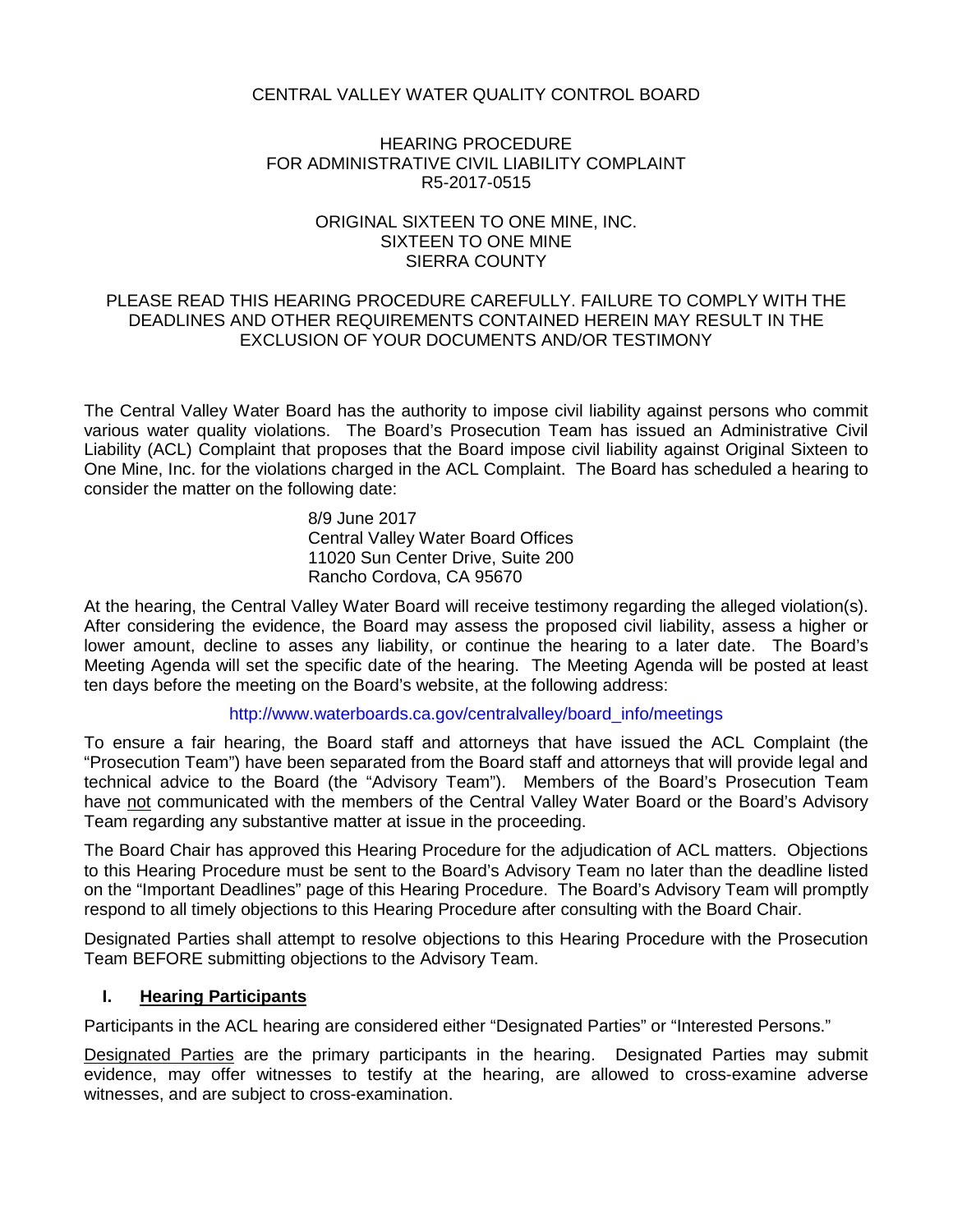Interested Persons are those persons that have an interest in the outcome of the hearing, but who are not the primary participants in the hearing. Interested persons typically include members of the public as well as advocacy groups. Interested persons may present policy statements to the Board, but may not generally present evidence (photographs, eyewitness testimony, etc.). Interested persons are not subject to cross-examination.

At the hearing, both Designated Parties and Interested Persons may be asked to respond to questions from the Board, staff, or others, at the discretion of the Board Chair.

The following participants have been designated as Designated Parties in this proceeding:

- 1. Central Valley Water Board Prosecution Team
- 2. Original Sixteen to One Mine, Inc.

Anyone else who wishes to participate in the hearing as a Designated Party must submit a request to the Advisory Team no later than the deadline listed on the "Important Deadlines" page of this Hearing Procedure. The request must include an explanation of how the issues to be addressed at the hearing affect the person, and why the Designated Parties listed above do not adequately represent the person's interest. The Board's Advisory Team will promptly respond to all timely requests for Designated Party status.

### **II. Hearing Time Limits**

The following combined time limits will apply at the hearing (additional time is granted to the Prosecution Team because they have the obligation to introduce the case).

- 1. Central Valley Water Board Prosecution Team: **40 minutes**
- 2. Original Sixteen to One Mine, Inc. : **35 minutes**

The Designated Parties may allocate their allotted time as they see fit between: presenting evidence and testimony, cross-examining adverse witnesses, and making a closing statement. Interested Persons will have **3 minutes** to present their statements.

Participants who would like additional time must submit a request to the Advisory Team so that it is received no later than the deadline listed on the "Important Deadlines" page of this Hearing Procedure. Additional time may be provided at the discretion of the Advisory Team (prior to the hearing) or the Board Chair (at the hearing) upon a showing that additional time is necessary. A timer will be used, but will not run during Board questions and the responses to such questions, or during discussions of procedural issues.

# **III. Documents in Evidence and Availability of Board Files**

The Board's Prosecution Team maintains a file containing the ACL Complaint and all related documents at the Central Valley Water Board's office at 11020 Sun Center Drive in Rancho Cordova, CA. Other submittals received in accordance with this Hearing Procedure will be added to the file unless the Board rules to exclude them. The file is available to the public and may be inspected or copied during regular business hours. Scheduling an appointment to review the file by contacting the Prosecution Team in advance is not required, but calling ahead will help ensure timely access to these documents. Documents will also be posted online at:

[http://www.waterboards.ca.gov/centralvalley/board\\_decisions/tentative\\_orders/index.shtml](http://www.waterboards.ca.gov/centralvalley/board_decisions/tentative_orders/index.shtml)

Although the website is updated regularly, to ensure access to the latest materials, you may contact the Prosecution Team for assistance in obtaining copies.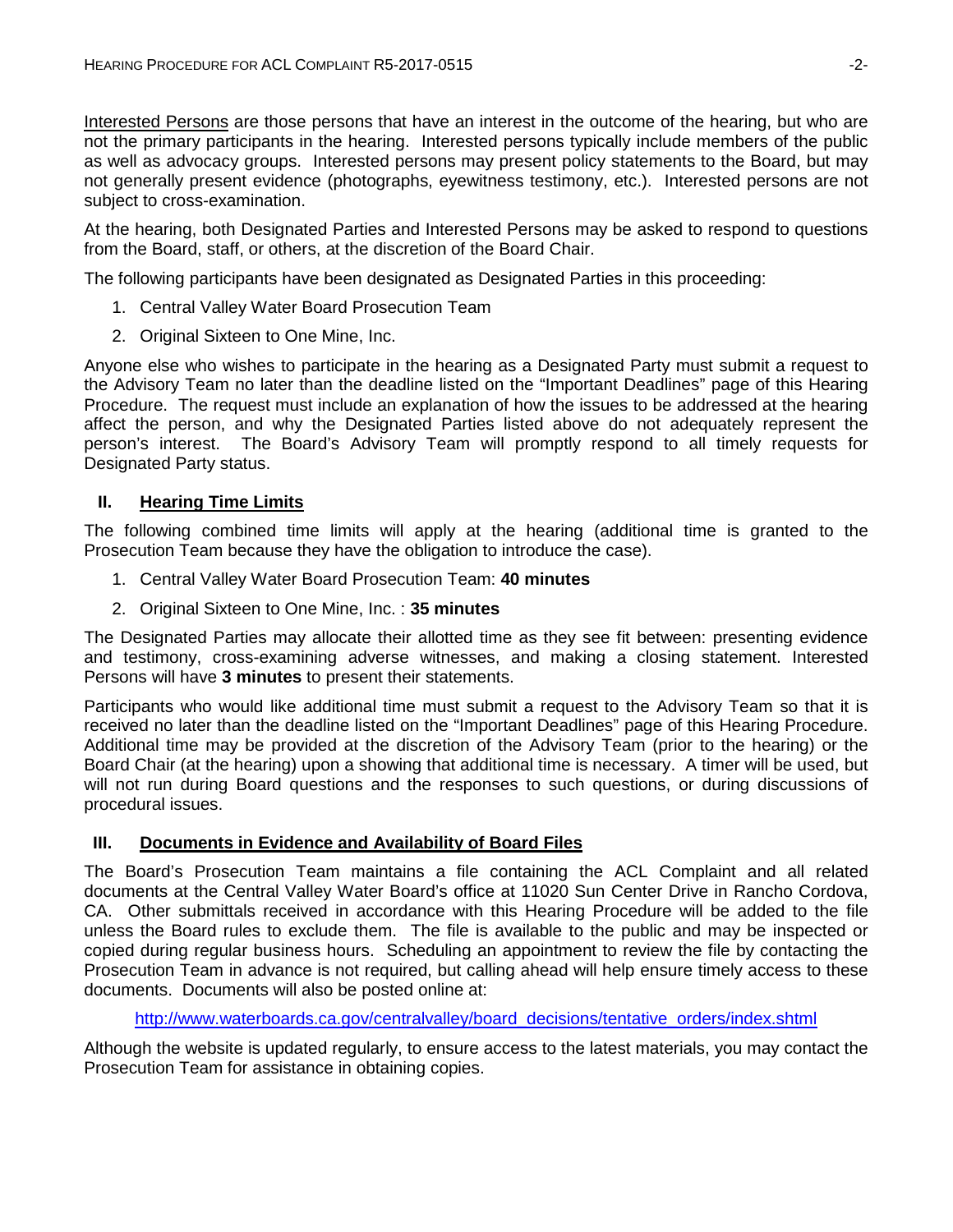# **IV. Submittal of Evidence, Legal and Technical Arguments or Analysis, and Policy Statements**

The Prosecution Team and all other Designated Parties (including the Discharger) must submit the following in advance of the hearing:

- 1. All evidence that the Designated Party would like the Board to consider. Evidence already in the Board's files may be submitted by reference as long as the location of the evidence is clearly identified.
- 2. All legal and technical arguments or analysis.
- 3. The name of each witness (including Board staff) whom the Designated Party intends to call at the hearing, the subject(s) that will be covered by each witness, and the estimated time required by each witness to present their testimony. Witness testimony at the hearing may not exceed the scope of previously-submitted written material.
- 4. The qualifications of each expert witness, if any.

Prohibition on Surprise Evidence: In accordance with California Code of Regulations, title 23, section 648.4, the Central Valley Water Board endeavors to avoid surprise testimony or evidence. Absent a showing of good cause and lack of prejudice to the parties, the Board Chair may exclude material that is not submitted in accordance with this Hearing Procedure. Excluded material will not be considered by the Board.

Prosecution Team's Evidence: The Prosecution Team must submit the legal and factual basis for each of its claims against each Discharger. This must include a list of all evidence on which the Prosecution Team relies, including all documents cited in the ACL Complaint or proposed ACL Order.

Designated Parties' (including the Discharger's) Evidence: All other Designated Parties must submit all evidence not already cited by the Board's Prosecution Team and all their legal and technical arguments or analysis no later than the deadline listed on the "Important Deadlines" page of this Hearing Procedure.

Rebuttal Evidence: "Rebuttal evidence" is evidence offered to disprove or contradict evidence presented by an opposing party. This Hearing Procedure requires rebuttal evidence to be submitted prior to the start of the hearing in order to ensure the fairness and orderly conduct of the proceeding.

Printing and Page Limitations: For each Designated Party, including the Board's Prosecution Team, the Board has set a **120 page limit** (60 pages printed on both sides) for printed materials. Although the Board Members will receive electronic copies of all submittals, no matter how voluminous, only 120 pages will be printed out per Designated Party and provided to the Board Members. Designated Parties that submit more than 120 pages should specify which 120 pages should be printed out by the deadline listed on the "Important Deadlines" page of this Hearing Procedure. Printed materials may include excerpts of larger documents as long as the larger document is submitted in its entirety in electronic format. If a Designated Party does not specify which 120 pages should be printed out, the Advisory Team will simply select the first 120 pages of the Designated Party's submittal. The Draft ACL Order with the penalty calculation, the ACL Complaint, this Hearing Procedure, and the Summary Sheet will not count against the Prosecution Team's 120 page limit.

Parties without access to computer equipment are encouraged to have their materials scanned at a copy or mailing center. The Board will not reject materials solely for failure to provide electronic copies.

Hard copies will be printed in black and white on 8.5"x11" paper. Designated Parties who are concerned about the print quality of all or part of their 120 pages of printed materials should provide an extra nine paper copies for the Board Members, which must be received by the Advisory Team at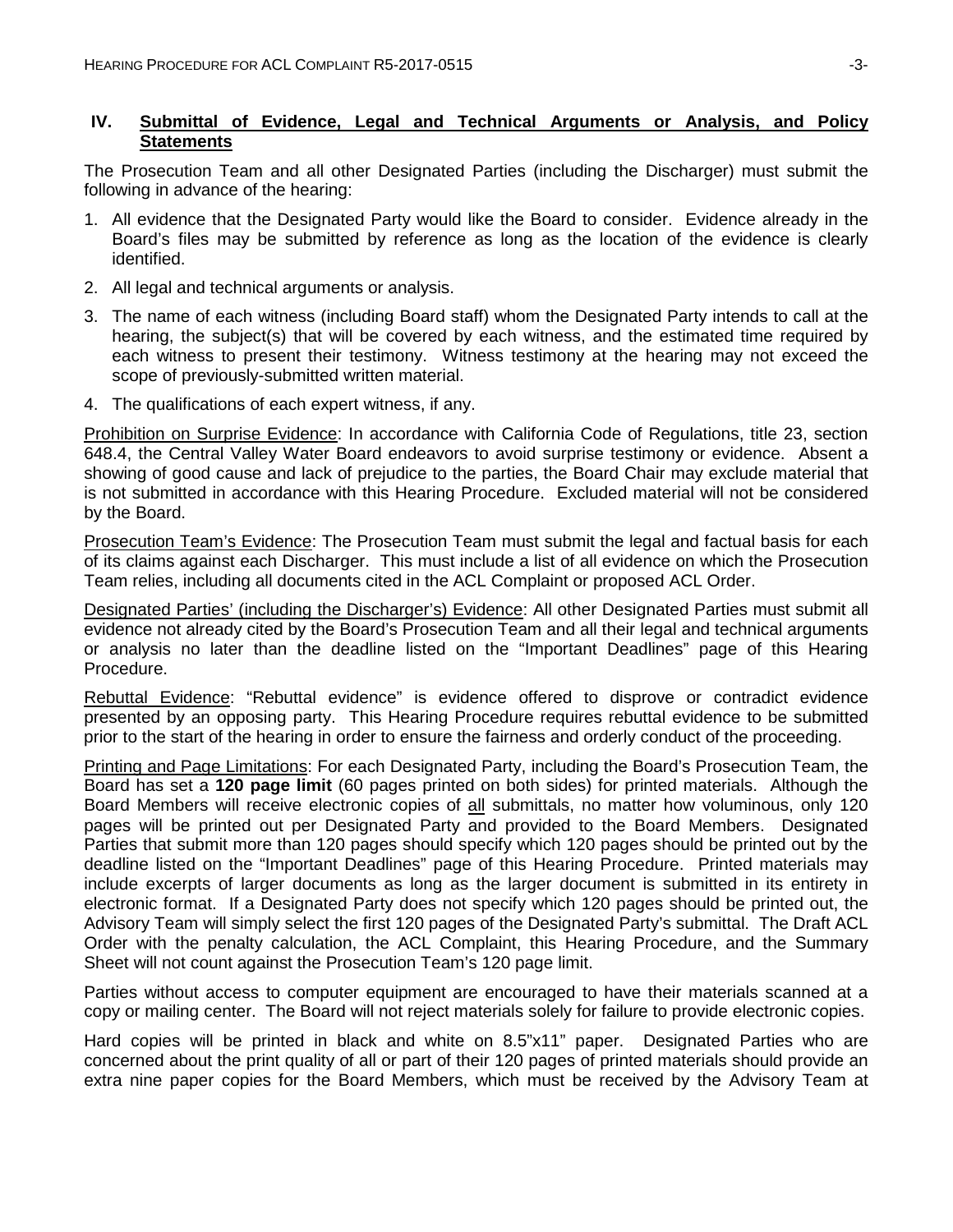Board's Rancho Cordova Office (address listed below) no later than the deadline listed on the "Important Deadlines" page.

Written Statements by Interested Persons: Interested Persons who would like to submit their policy statements in writing are encouraged to submit them as early as possible, but they must be received by the deadline listed on the "Important Deadlines" page in order to be included in the Board's agenda package. Interested Persons do not need to submit written statements in order to speak at the hearing.

Responding to Written Statements submitted by Interested Persons: All Designated Parties, including the Board's Prosecution Team, may respond to written statements submitted by Interested Persons no later than the deadline listed on the "Important Deadlines" page of this Hearing Procedure.

## **V. Miscellaneous Matters**

Summary Sheet and Proposed ACL Order: The Prosecution Team will prepare a summary agenda sheet (Summary Sheet) for the Board in advance of the Hearing. The Summary Sheet shall clearly state that it was prepared by the Prosecution Team, shall summarize the ongoing controversies involved in the proceeding, and shall summarize the positions taken by each of the Designated Parties. The Prosecution Team will also draft a proposed ACL Order for the Board's consideration. The proposed ACL Order shall be substantively based on the allegations made in the ACL Complaint, but may contain revisions reflecting the evidence submitted after the ACL Complaint was issued.

Presentations: Power Point and other visual presentations may be used at the hearing, but their content shall not exceed the scope of previously-submitted written material. These presentations must be provided to the Advisory Team at or before the hearing both in hard copy and in electronic format so that they may be included in the administrative record.

Witnesses: All witnesses who have submitted written testimony should be available at the hearing to affirm that the testimony is true and correct, and should be available for cross-examination. A witnesses' failure to appear may result in the submitted testimony being treated as hearsay.

Prohibition on Ex Parte Contacts: Any communication regarding the ACL Complaint that is directed at the Board members or the Advisory Team by a participant in the hearing and that is not made in a manner open to all other persons is considered an "ex parte" contact. In order to maintain the impartiality of the Board, all "ex parte" contacts are prohibited. Communications regarding noncontroversial procedural matters are not considered ex parte contacts and are not restricted.

Applicable Regulations: The regulations governing adjudicatory hearings before the Board may be found at California Code of Regulations, title 23, section 648 et seq., and are available online at: [http://www.waterboards.ca.gov.](http://www.waterboards.ca.gov/) Copies of these regulations will be provided upon request. Any procedures not provided by this Hearing Procedure are not applicable to this hearing. Except as provided in Section 648(b) and herein, Chapter 5 of the California Administrative Procedures Act (Gov. Code, § 11500 et seq.) does not apply to this hearing.

# **VI. Questions**

Questions concerning this proceeding may be addressed to the Advisory Team attorney (contact information on the following page).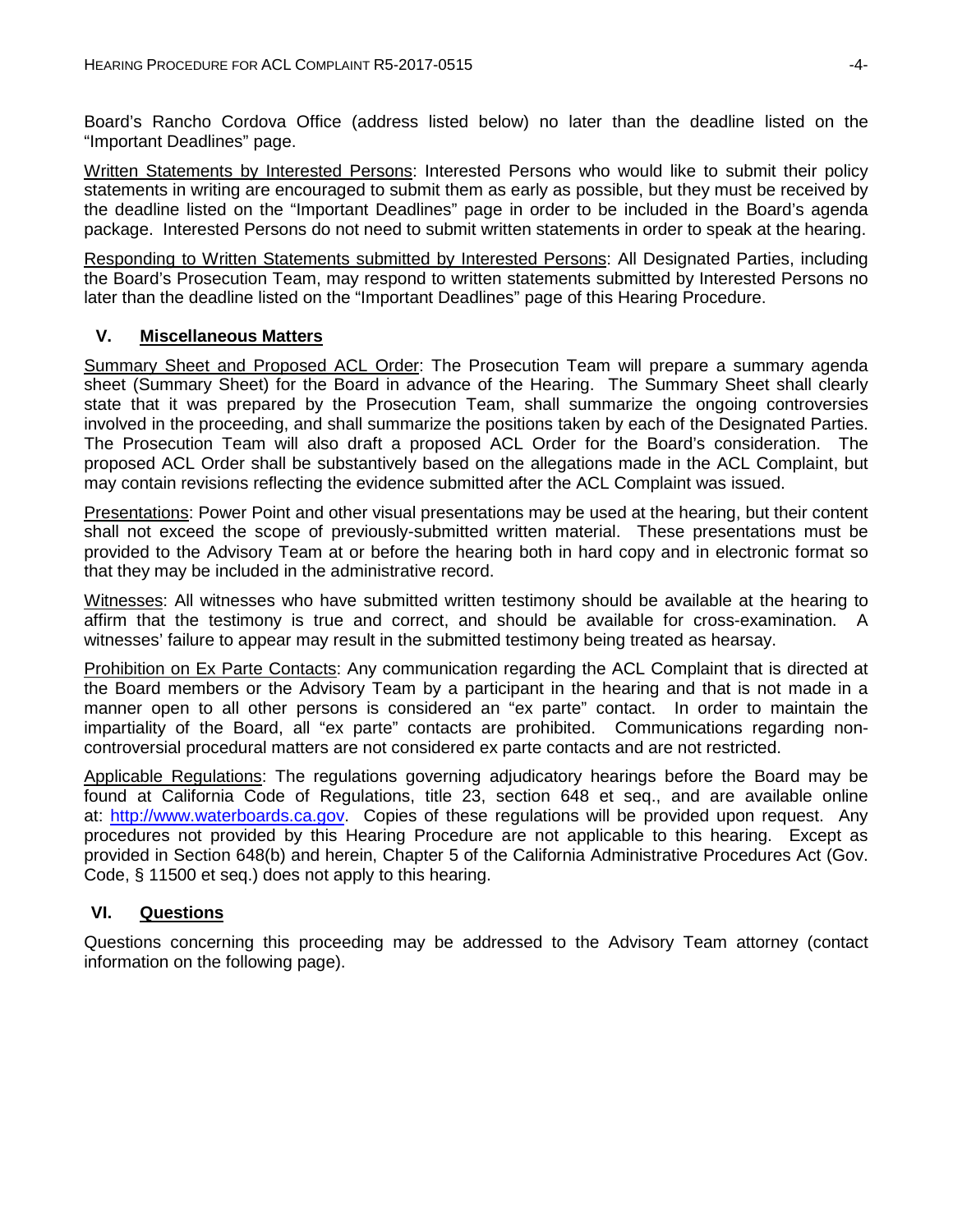# **CONTACT INFORMATION: PRIMARY CONTACTS**

| <b>BOARD ADVISORY TEAM</b>                                                                                                                                              |                                                                                                                                                                               |
|-------------------------------------------------------------------------------------------------------------------------------------------------------------------------|-------------------------------------------------------------------------------------------------------------------------------------------------------------------------------|
| Pamela Creedon, Executive Officer<br>11020 Sun Center Drive, Suite 200<br>Rancho Cordova, CA 95670<br>Phone: (916) 464-4839<br>Pamela.Creedon@waterboards.ca.gov        | Stephanie Yu, Attorney III<br>State Water Board, Office of Chief Counsel<br>P.O. Box 100<br>Sacramento, CA 95812<br>Phone: (916) 341-5157<br>Stephanie. Yu@waterboards.ca.gov |
| <b>BOARD PROSECUTION TEAM</b>                                                                                                                                           |                                                                                                                                                                               |
| Wendy Wyels, Environmental Program Manager<br>11020 Sun Center Drive, Suite 200<br>Rancho Cordova, CA 95670<br>Phone: (916) 464-4835<br>Wendy. Wyels@waterboards.ca.gov | Kailyn Ellison, Attorney<br>State Water Board, Office of Enforcement<br>P.O. Box 100<br>Sacramento, CA 95812<br>Phone: (916) 445-9557<br>Kailyn.Ellison@waterboards.ca.gov    |
| <b>DISCHARGER</b>                                                                                                                                                       |                                                                                                                                                                               |
| Michael M. Miller<br>Original Sixteen to One Mine, Inc.<br>P.O. Box 909<br>Alleghany, CA 95910<br>Phone: (530) 287-3223<br>mmeistermiller@gmail.com                     |                                                                                                                                                                               |

\*The Board's Prosecution Team also includes: Andrew Altevogt, Kari Holmes, and Ayda Soltani.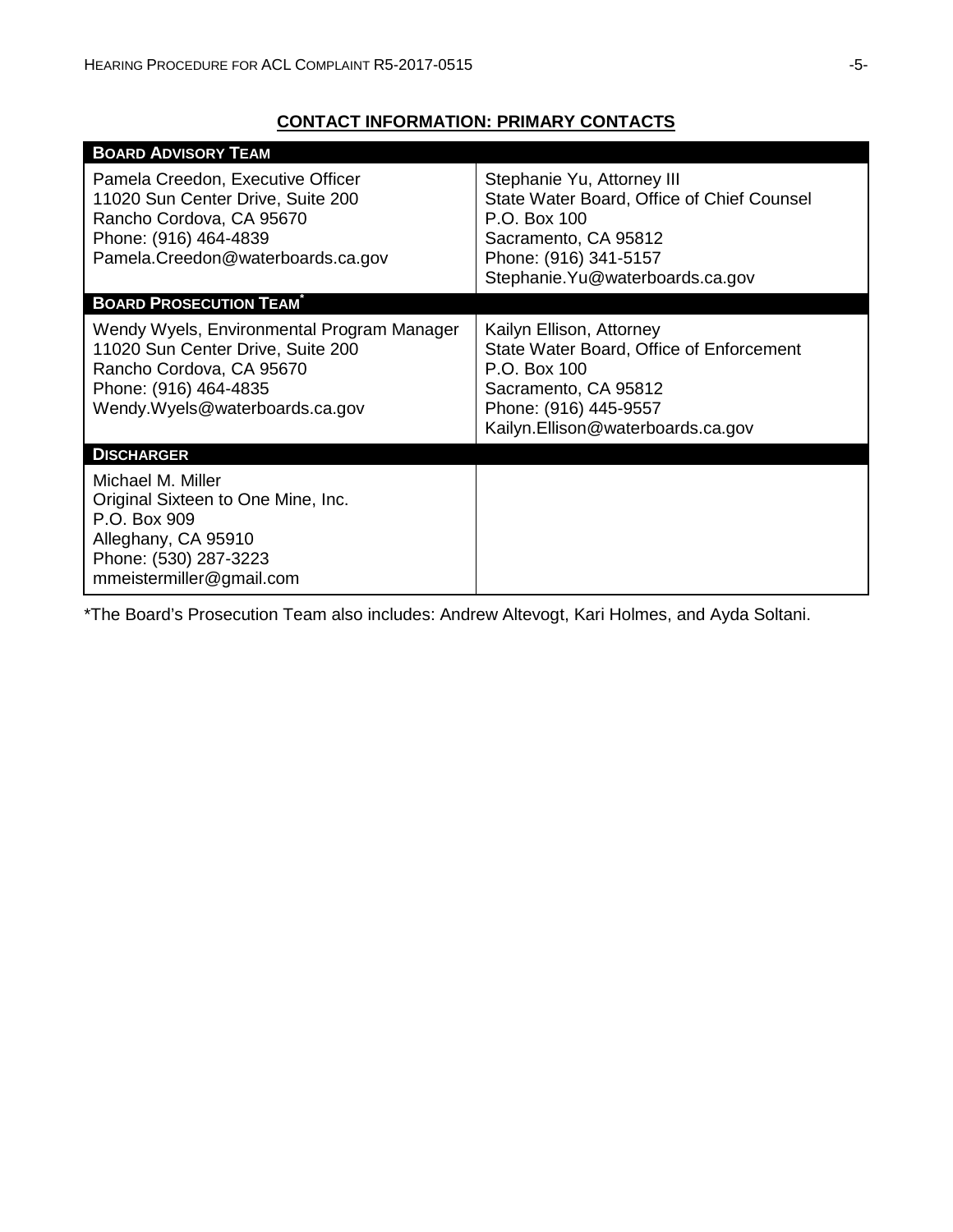# **IMPORTANT DEADLINES**

All submissions must be received by 5:00 p.m. on the respective due date. Unless otherwise noted, documents only need to be submitted in electronic format by submitting electronic versions of the documents to the email addresses listed in the "Primary Contacts" table on the previous page. It is not necessary to submit documents to Interested Persons.

Where *only* hard copies are being submitted, hard copies must be received by the date listed below. When hard copies are being submitted *in addition to* electronic copies, hard copies must be mailed by the date listed below.

All of the submitted documents will be placed online. Please provide both unredacted and redacted versions of any documents that contain personal information that you do not want posted online.

| 13 March 2017 | • Prosecution Team issues ACL Complaint and Hearing Procedure.                                                                                                                                                                     |
|---------------|------------------------------------------------------------------------------------------------------------------------------------------------------------------------------------------------------------------------------------|
| 20 March 2017 | • Objections due on Hearing Procedure.                                                                                                                                                                                             |
|               | Deadline to request "Designated Party" status.<br>٠                                                                                                                                                                                |
|               | Hard copies of all of these documents must be submitted to the Prosecution Team.                                                                                                                                                   |
| 10 April 2017 | • Discharger's deadline to submit 90-Day Hearing Waiver Form.                                                                                                                                                                      |
|               | If the Prosecution Team accepts the waiver, all the following deadlines may be<br>revised.                                                                                                                                         |
| 19 April 2017 | • Prosecution Team's deadline to submit all materials required under "IV.<br>Submittal of Evidence, Legal and Technical Arguments or Analysis, and Policy<br>Statements."                                                          |
| 9 May 2017    | Remaining Designated Parties' (including the Discharger's) deadline to submit<br>٠<br>all materials required under "IV. Submittal of Evidence, Legal and Technical<br>Arguments or Analysis, and Policy Statements."               |
|               | Interested Persons' written statements are due.<br>٠                                                                                                                                                                               |
|               | Hard copies of all of these documents must be submitted to the Prosecution Team.                                                                                                                                                   |
| 16 May 2017   | • All Designated Parties shall submit any rebuttal evidence, the names of each<br>rebuttal witness (including witness qualifications, if an expert witness), and any<br>evidentiary objections.                                    |
|               | Hard copies of rebuttal documents must be submitted to the Prosecution Team.                                                                                                                                                       |
|               | If a Designated Party's submittals, including rebuttal, exceed 120 pages, the<br>Designated Party shall identify which 120 pages should be printed out for the<br>Board Members by this date.                                      |
|               | Deadline to submit requests for additional time.                                                                                                                                                                                   |
| 18 May 2017   | All Designated Parties may submit responses to written statements submitted<br>٠<br>by Interested Persons.                                                                                                                         |
|               | <b>Prosecution Team submits Summary Sheet.</b><br>٠                                                                                                                                                                                |
|               | Designated Parties concerned about the print quality of their 120 pages of<br>Е<br>printed materials must provide an extra nine paper copies for the Board<br>Members so that they are received by the Advisory Team by this date. |
| 8/9 June 2017 | <b>Board Hearing</b>                                                                                                                                                                                                               |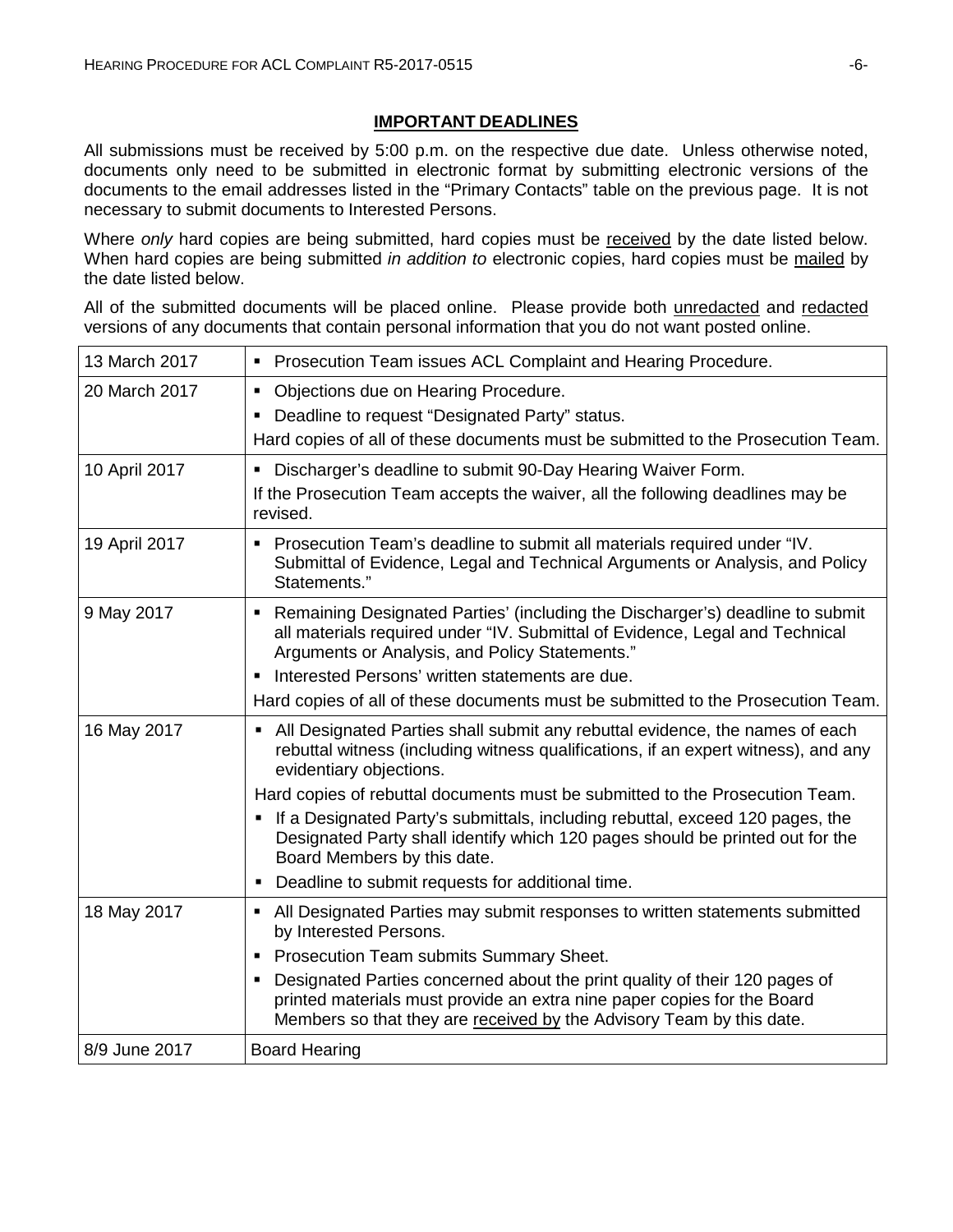## **Administrative Civil Liability Fact Sheet**

The California Regional Water Quality Control Boards (Regional Water Boards) have the authority to impose administrative civil liabilities for a variety of violations under California Water Code section 13323. This document generally describes the process that the Regional Water Boards follow in imposing administrative civil liabilities.

The first step is the issuance of an administrative civil liability complaint (complaint) by the authorized Regional Water Board's Executive Officer or Assistant Executive Officer. The complaint describes the violations that alleged to have been committed, the Water Code provisions authorizing the imposition of liability, and the evidence that supports the allegations. **Any person who receives a complaint must respond timely as directed, or risk the Regional Water Board imposing the administrative civil liability by default.** The complaint is accompanied by a letter of transmittal, a Waiver Form and a Hearing Procedure. Each document contains important information and deadlines. You should read each document carefully. A person issued a complaint is allowed to represent him or herself. However, legal advice may be desirable to assist in responding to the complaint.

# **Parties**

The parties to a complaint proceeding are the Regional Water Board Prosecution Team and the person/s named in the complaint, referred to as the "Discharger." The Prosecution Team is comprised of Regional Water Board staff and management. Other interested persons may become involved and may become "designated parties." Only designated parties are allowed to submit evidence and participate fully in the proceeding. Other interested persons may play a more limited role in the proceeding and are allowed to submit non-evidentiary policy statements. If the matter proceeds to hearing, the hearing will be held before the full membership of the Regional Water Board (composed of up to nine board members appointed by the Governor) or before a panel of three board members. The board members who will hear the evidence and rule on the matter act as judges. They are assisted by an Advisory Team, which provides advice on technical and legal issues. Both the Prosecution Team and the Advisory Team have their own attorney. Neither the Prosecution Team nor the Discharger or his/her representatives are permitted to communicate with the board members or the Advisory Team about the complaint without the presence or knowledge of the other. This is explained in more detail in the Hearing Procedure.

# **Complaint Resolution Options**

Once issued, a complaint can lead to (1) withdrawal of the complaint; (2) withdrawal and reissuance; (3) payment and waiver; (4) settlement; (5) hearing. Each of these options is described below.

**Withdrawal**: may result if the Discharger provides information to the Prosecution Team that clearly demonstrates that a fundamental error exists in the information set forth in the complaint.

**Withdrawal and reissuance**: may result if the Prosecution Team becomes aware of information contained in the complaint that can be corrected.

**Payment and waiver**: may result when the Discharger elects to pay the amount of the complaint rather than to contest it. The Discharger makes a payment for the full amount and the matter is ended, subject to public comment.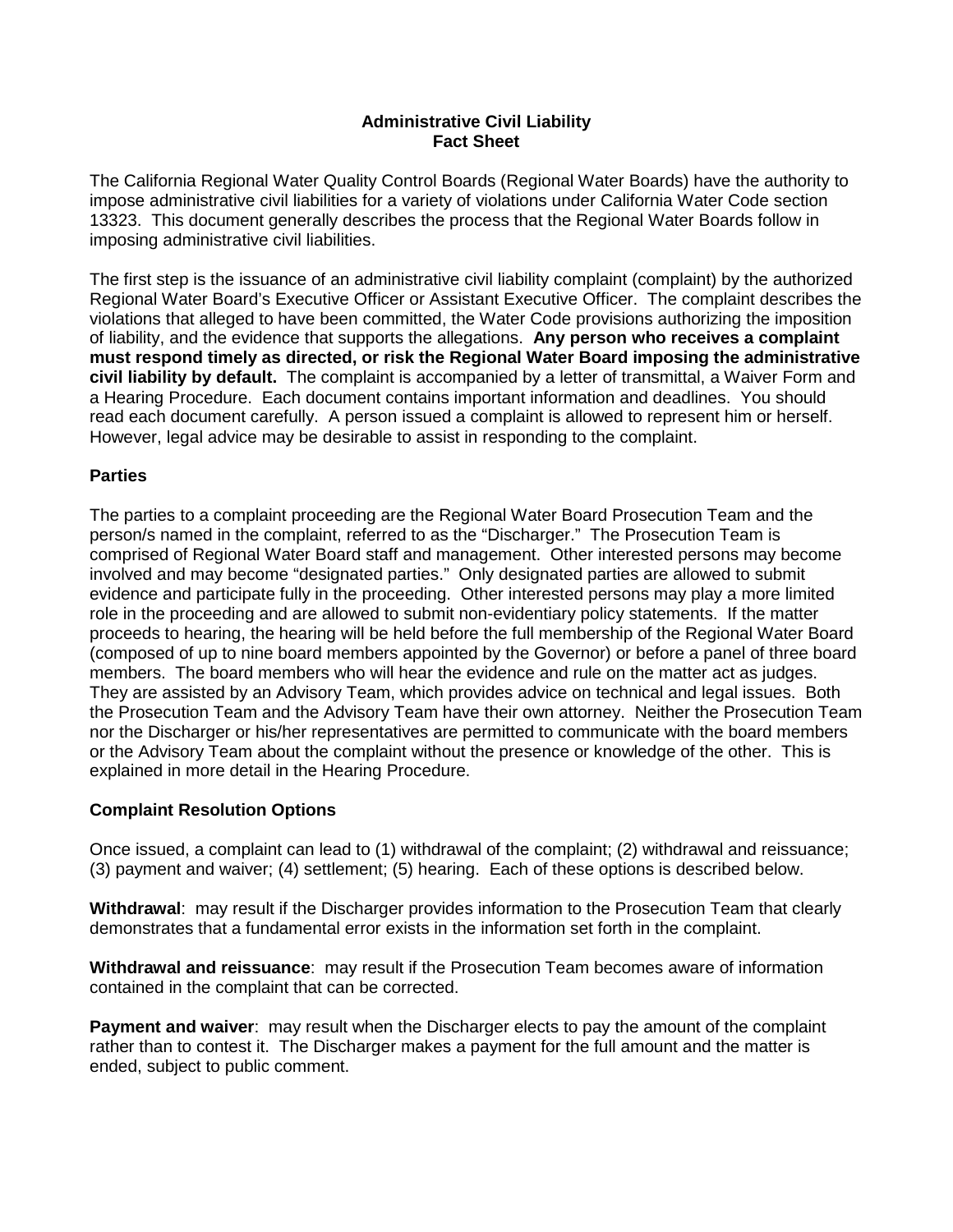**Settlement:** results when the parties negotiate a resolution of the complaint. A settlement can include such things as a payment schedule, or a partial payment and suspension of the remainder pending implementation by the Discharger of identified activities, such as making improvements beyond those already required that will reduce the likelihood of a further violation or the implementation or funding of a Supplemental Environmental Project (SEP) or a Compliance Project. Qualifying criteria for Compliance Projects and SEPs are contained in the State Water Resources Control Board's (State Water Board) Enforcement Policy, which is available at the State Water Board's website at: [http://www.waterboards.ca.gov/plans\\_policies/.](http://www.waterboards.ca.gov/plans_policies/) Settlements are generally subject to public notice and comment, and are conditioned upon approval by the Regional Water Board or its authorized staff management. Settlements are typically memorialized by the adoption of an uncontested Administrative Civil Liability Order.

**Hearing**: if the matter proceeds to hearing, the parties will be allowed time to present evidence and testimony in support of their respective positions. The hearing must be held within 90 days of the issuance of the complaint, unless the Discharger waives that requirement by signing and submitting the Waiver Form included in this package. The hearing will be conducted under rules set forth in the Hearing Procedure. The Prosecution Team has the burden of proving the allegations and must present competent evidence to the Regional Water Board regarding the allegations. Following the Prosecution Team's presentation, the Discharger and other parties are given an opportunity to present evidence, testimony and argument challenging the allegations. The parties may crossexamine each others' witnesses. Interested persons may provide non-evidentiary policy statements, but may generally not submit evidence or testimony. At the end of the presentations by the parties, the board members will deliberate to decide the outcome. The Regional Water Board may issue an order requiring payment of the full amount recommended in the complaint, it may issue an order requiring payment of a reduced amount, it may order the payment of a higher amount, decide not to impose an assessment or it may refer the matter to the Attorney General's Office.

# **Factors that must be considered by the Regional Water Board**

Except for Mandatory Minimum Penalties under Water Code section 13385 (h) and (i), the Regional Water Board is required to consider several factors specified in the Water Code, including nature, circumstance, extent, and gravity of the violation or violations, whether the discharge is susceptible to cleanup or abatement, the degree of toxicity of the discharge, and, with respect to the violator, the ability to pay, the effect on ability to continue in business, any voluntary cleanup efforts undertaken, any prior history of violations, the degree of culpability, economic benefit or savings, if any resulting from the violations, and other matters as justice may require (Cal. Water Code §§ 13327, 13385(e) & 13399).

During the period provided to submit evidence (set forth in the Hearing Procedure) and at the hearing, the Discharger may submit information that it believes supports its position regarding the complaint. If the Discharger intends to present arguments about its ability to pay it must provide reliable documentation to establish that ability or inability. The kinds of information that may be used for this purpose include:

For an individual:

- 1. Last three years of signed federal income tax returns (IRS Form 1040) including schedules;
- 2. Members of household, including relationship, age, employment and income;
- 3. Current living expenses;
- 4. Bank account statements;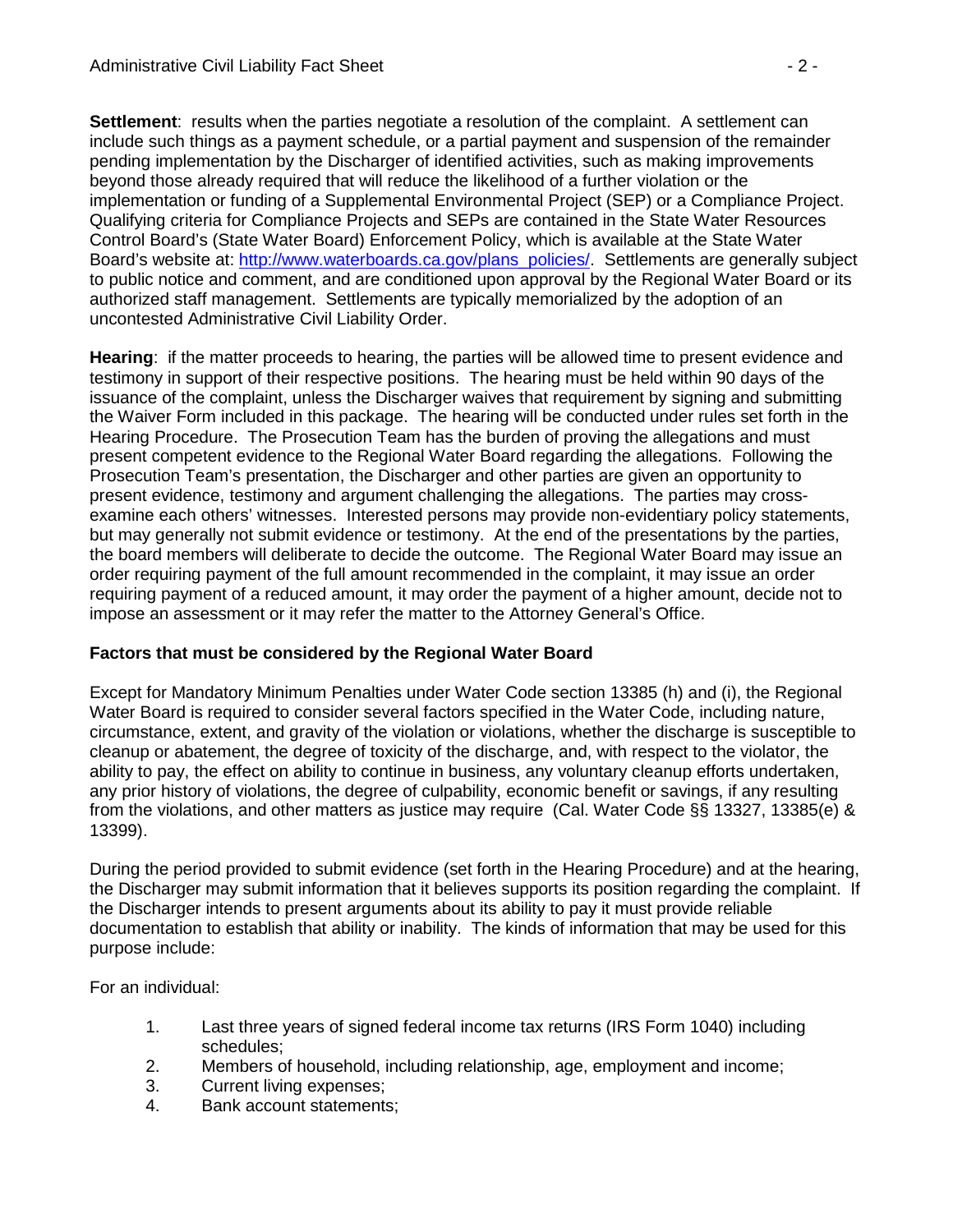- 5. Investment statements;
- 6. Retirement account statements;
- 7. Life insurance policies;
- 8. Vehicle ownership documentation;
- 9. Real property ownership documentation;
- 10. Credit card and line of credit statements;
- 11. Mortgage loan statements;
- 12. Other debt documentation.

For a business:

- 1. Copies of last three years of company IRS tax returns, signed and dated,
- 2. Copies of last three years of company financial audits<br>3. Copies of last three years of IRS tax returns of busines
- 3. Copies of last three years of IRS tax returns of business principals, signed and dated.
- 4. Any documentation that explains special circumstances regarding past, current, or future financial conditions.

For larger firms:

- 1. Federal income tax returns for the last three years, specifically:
	- IRS Form 1120 for C Corporations
	- IRS Form 1120 S for S Corporations
	- IRS Form 1065 for partnerships
- 2. A completed and signed IRS Form 8821. This allows IRS to provide the Regional Water Board with a summary of the firm's tax returns that will be compared to the submitted income tax returns. This prevents the submission of fraudulent tax returns;
- 3. The following information can be substituted if income tax returns cannot be made available:
	- Audited Financial Statements for last three years;
	- A list of major accounts receivable with names and amounts;
	- A list of major accounts payable with names and amounts;
	- A list of equipment acquisition cost and year purchased;
	- Ownership in other companies and percent of ownership for the last three years;
	- Income from other companies and amounts for the last three years.

For a municipality, county, or district:

- 1. Type of entity:
	- City/Town/Village;
	- County;
	- Municipality with enterprise fund;
	- Independent or publicly owned utility;
- 2. The following 1990 and 2000 US Census data:
	- Population;
	- Number of persons age 18 and above;
	- Number of persons age 65 and above;
	- Number of Individual below 125% of poverty level;
	- Median home value;
	- Median household income.